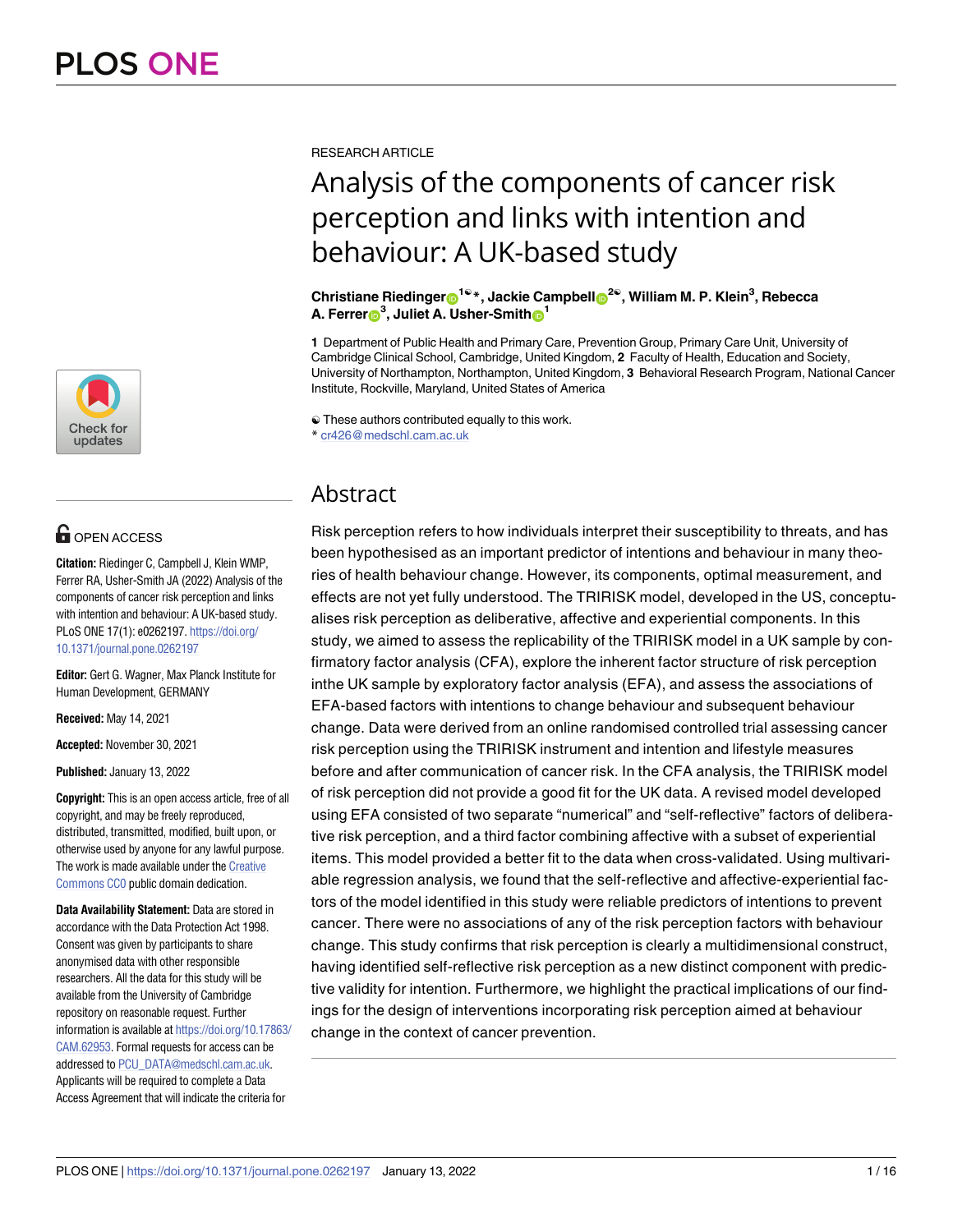<span id="page-1-0"></span>data access and conditions for research use and will incorporate privacy and confidentiality standards to ensure data security.

**Funding:** This study was funded by the Cancer Research UK Prevention Fellowship (C55650/ A21464). CR was supported by an NIHR Academic Clinical Fellowship. JC, WMPK and RAF received no specific funding or this project. JAUS was funded by the Cancer Research UK Prevention Fellowship (C55650/A21464).

**Competing interests:** The authors declare that no competing interests exist. The content of this paper does not necessarily represent the opinion or policy of the US National Cancer Institute.

### **Introduction**

Risk perception is a common predictor in psychological models of health behaviour change [\[1–3](#page-13-0)]. In general, risk perception is theorised to represent the perceived personal likelihood of an adverse event, the emotional and intuitive reactions informed by that likelihood, and consideration of the characteristics and perceived severity of the event [[4](#page-13-0)]. There are consistent reports of an association of risk perception with behaviour in the literature which varies in magnitude [[5](#page-13-0)–[7](#page-13-0)]. Understanding individual interpretations of health threats and how these influence behaviour is therefore important for developing public health interventions involving risk communications.

Originally, risk perception was defined and subsequently measured as a largely deliberative construct, usually on scales capturing perceived likelihood severity  $[8-11]$ . As affect has been shown to be an essential component of decision making and risk appraisal  $[12-14]$ , subsequent operationalisation of risk perception included an affective component, comprising emotional reactions to a threat such as worry, anxiety and fear [\[15,](#page-13-0) [16](#page-13-0)]. In addition, a third proposed category of experiential risk perception relates to heuristic, "gut-level" or intuitive reactions to threat, ostensibly resulting from previously acquired, learned associations. The cognitive basis of experiential risk perception is not considered to be consciously accessible, but there can be awareness of an intuition about how much an individual is at risk of a threat [[17](#page-13-0)]. All three factors of risk perception have been shown to be related to intentions and behaviours [\[5](#page-13-0), [17–](#page-13-0)[20](#page-14-0)].

The TRIRISK model of risk perception proposed by Ferrer *et al*. [[17](#page-13-0)] was the first to combine the three categories of deliberative, affective and experiential risk perception into a single theoretical model. It was developed and validated in a US population, addressing three different disease conditions: cancer, heart disease and diabetes. The final, validated TRIRISK model included the three categories of risk perception, all of which held together well in psychometric testing across a variety of studies and threats. The original TRIRISK study showed an independent association of each component with protection motivation in relation to cancer. A more recent study replicated the discriminant validity of the model for cancer and selected other illnesses, and confirmed that the predictive ability is enhanced by the characterisation of risk perception as a three-component model [[21](#page-14-0)].

In this study, we aimed to examine the replicability of the TRIRISK model and characterise the inherent factor structure of the TRIRISK risk perception assessment when applied to an online randomised controlled trial investigating the effect of communicating personalised risk of the five most common cancers on risk perception, modifiable lifestyle factors and health behaviour in a UK population [[22](#page-14-0), [23](#page-14-0)]. The online surveys of this trial captured the three dimensions of cancer risk perception according to the TRIRISK instrument, as well as information about behavioural intentions and lifestyle changes linked to cancer prevention. The study was carried out in three stages:

- **Stage 1**. Using confirmatory factor analysis (CFA), we initially tested the TRIRISK structure of deliberate, affective and experiential risk in the UK dataset. Mirroring the development of the TRIRISK model [[17](#page-13-0)], we assessed whether risk perception was best defined as a single construct or instead a construct composed of two (deliberative and non-deliberative) or three categories (deliberative, affective and experiential).
- **Stage 2**. We then performed exploratory factor analysis (EFA) to test if the UK data followed the tripartite structure of the TRIRISK model or displayed a different underlying structure, using a random sub-set of the data for development and the remaining data for crossvalidation.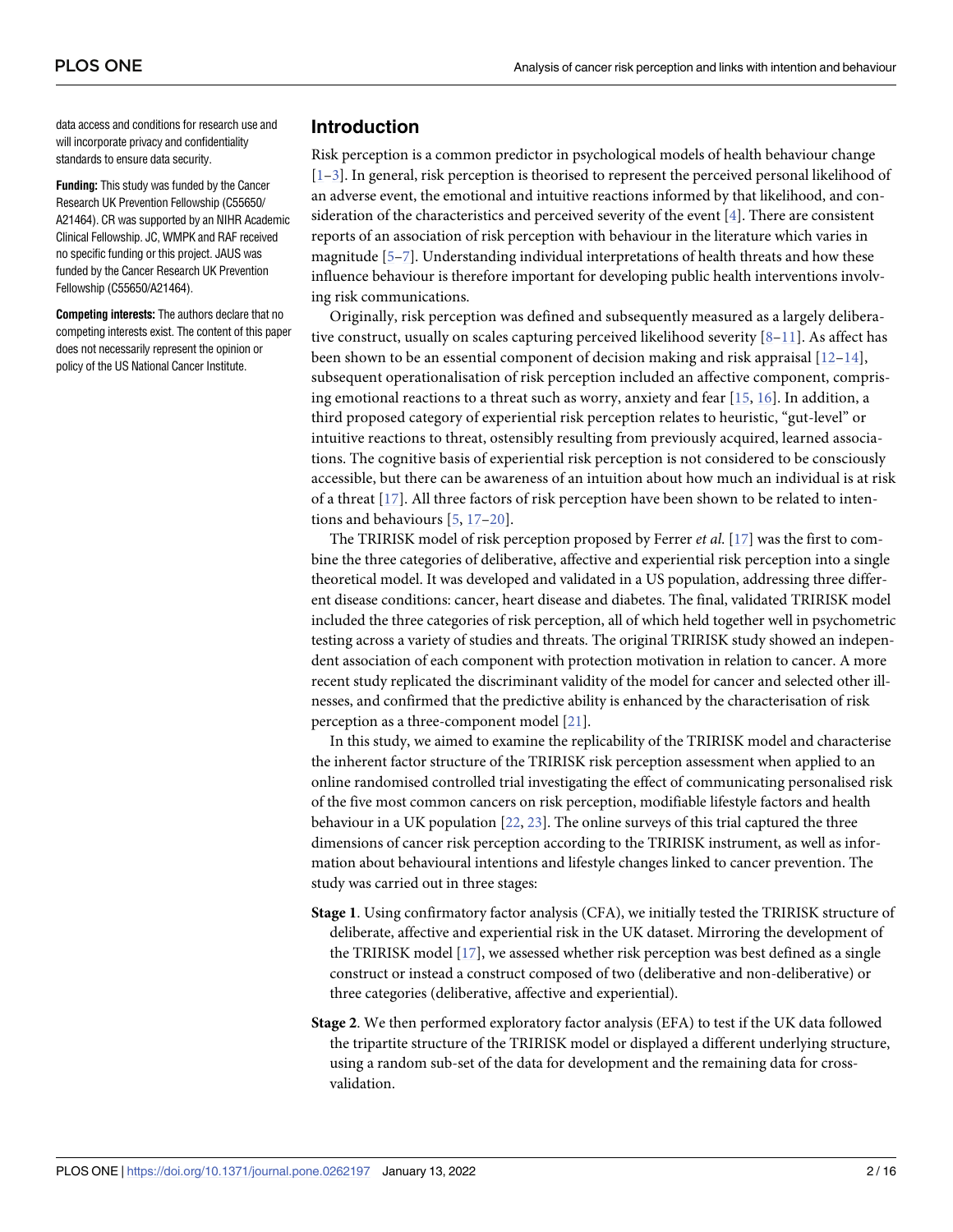<span id="page-2-0"></span>**Stage 3**. Finally, we explored the predictive associations of risk perception factors of Stage 2 with behavioural intention and self-reported behaviour change with respect to cancer prevention.

### **Overall study design**

Data were taken from an online randomised controlled trial (RCT) investigating the effect of personalised online cancer risk information on risk perception, behavioural intentions, selfreported health behaviours over three months. The trial was hosted by the University of Cambridge. Ethical approval was received prior to the execution of the trial (Psychology Research Ethics committee of the University of Cambridge, Ref: PRE.2017.093). Informed consent was given online. All participants were over 18 years of age.

Full details of this trial have been reported elsewhere [[22](#page-14-0), [23](#page-14-0)]. In brief, 1018 participants aged 30 to 73 were recruited to the parent trial using the platform Prolific [\(https://www.](https://www.prolific.ac/) [prolific.ac/\)](https://www.prolific.ac/), and subsequently randomised to one of three intervention groups or a control group. Participants in the intervention groups were given their personalised algorithm-predicted 10-year cancer risk in one of three graphical formats. The questionnaire presented to participants was prepared and delivered using the Gorilla platform (<https://gorilla.sc>). Participants with previous cancer diagnoses were excluded from the analysis. Data were collected at three time points: prior to risk communication, directly after, and at three months follow up. Stage 1 and 2 analyses in the current study were based on risk perceptions assessed at baseline prior to cancer risk communication, so that we were examining *a priori* beliefs held before the intervention. In the regression analysis of Stage 3, data at baseline, immediate and threemonth follow up were used.

Questions addressing risk perception were taken as published from the TRIRISK instrument of risk perception by Ferrer *et al*., consisting of 18 questions relating to three domains (deliberative, affective and experiential) [[17](#page-13-0)]. The Likert response coding was reversed where appropriate to ensure that lower response scores were always associated with lower perception of risk to aid interpretation. Survey details, phrasing of questions and measurement scales are included in [Table](#page-3-0) 1. Questions were presented in numerical order.

### **Stage 1: Confirmatory factor analysis of the TRIRISK model of risk perception using a UK randomised controlled trial**

**Methods.** Data analysis was conducted using the statistical program Stata (Version 13, Statacorp, Texas), using the baseline dataset of all 1018 participants. CFA analysis was performed on three models, mirroring the original development of the TRIRISK model [\[17](#page-13-0)]: pooling all 18 questions into one category (single-factor model), two categories of deliberative and non-deliberative question items (two-factor model) and three categories as per the TRIRISK model (deliberative, affective and experiential). The analysis was performed using the SEM graphical user interface, choosing the maximum likelihood method and standardised factor loadings. Goodness of fit was assessed using χ2, RMSEA, SRMR and CFI.  $\chi^2$  was interpreted in a descriptive fashion [[24](#page-14-0)], as it is based on the assumption that variables are multivariate normal, and is sensitive to model complexity and large sample size [\[25](#page-14-0)]. RMSEA and SRMR were considered adequate if below 0.08, CFI if above 0.9 [[25,](#page-14-0) [26\]](#page-14-0). A second round of CFA was performed after entering error correlations for all modification indices of *>*20, consistent with the methodology in the original TRIRISK publication [[17\]](#page-13-0). Error correlations between measurement items crossing between different factors were omitted.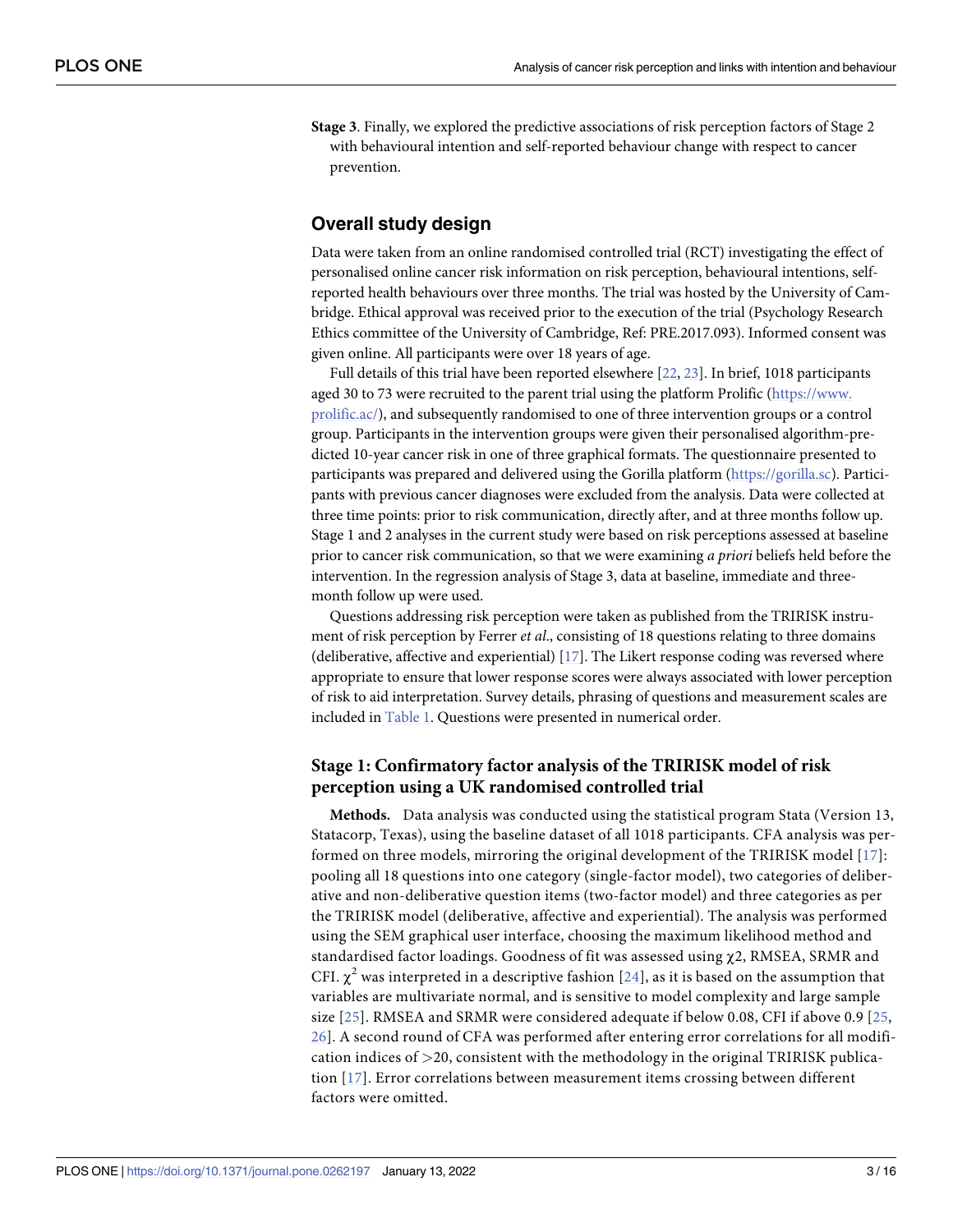| ID  | <b>Question Text</b>                                                                                                                                     | Scale                                                                        |
|-----|----------------------------------------------------------------------------------------------------------------------------------------------------------|------------------------------------------------------------------------------|
| D1. | How likely do you think is it that you will get one of these five<br>cancers at some point in the next 10 years?                                         | $1 =$ Likely to $7 =$ Unlikely, recoded to<br>$1 =$ Unlikely to $7 =$ Likely |
| D2  | On a scale from 0 to 100%, how would you rate the probability that<br>you will develop one of these five cancers in the next 10 years?                   | Integers of $0-100\%$ , rescaled to $1-7$<br>using $Y = X^*0.06 + 1$         |
|     | D3   How do you think your chance of developing one of these five<br>cancers in the next 10 years compares to the average person of your<br>sex and age? | $1 = Much lower to 7 = Much higher$                                          |
|     | D4   The way I look after my health means that my odds of getting one of<br>these five cancers in the future are:                                        | $1 = \text{Very}$ low to $7 = \text{Very}$ high                              |
| D5  | When I think carefully about my lifestyle, it does seem possible that<br>I could get one of these five cancers.                                          | $1 =$ Strongly disagree to $7 =$ Strongly<br>agree                           |
| D6  | If I look at myself as if I was a doctor, I realise that my behaviour<br>puts me at risk of getting one of these five cancers.                           | $1 =$ Strongly disagree to $7 =$ Strongly<br>agree                           |
| Al  | How worried are you about developing cancer in the future?                                                                                               | $1 = Not$ at all to $7 = Extremely$                                          |
| A2  | How fearful are you about developing cancer in the future?                                                                                               | $1 = Not$ at all to $7 = Extremely$                                          |
| A3  | How nervous are you about developing cancer in your lifetime?                                                                                            | $1 = Not$ at all to $7 = Extract$                                            |
| A4  | When you think about cancer for a moment, to what extent do you<br>feel fearful?                                                                         | $1 =$ Not at all to $7 =$ Extremely                                          |
| A5  | When you think about cancer for a moment, to what extent do you<br>feel worried?                                                                         | $1 = Not$ at all to $7 = Extremely$                                          |
| A6  | When you think about cancer for a moment, to what extent do you<br>feel anxious?                                                                         | $1 = Not$ at all to $7 = Extremely$                                          |
| E1  | How concerned are you about developing cancer in your lifetime?                                                                                          | $1 = Not$ at all to $7 = Extremely$                                          |
| E2  | How easy is it for you to imagine yourself developing cancer in the<br>future?                                                                           | $1 = Not$ at all to $7 = Extract$                                            |
| E3  | I feel very vulnerable to disease.                                                                                                                       | $1 =$ Strongly disagree to $7 =$ Strongly<br>agree                           |
| E4  | I am confident that I will not get cancer.                                                                                                               | $1 =$ Strongly agree to $7 =$ Strongly<br>disagree                           |
| E5  | I would be lying if I said "There is no chance of me getting cancer."                                                                                    | $1 =$ Strongly disagree to $7 =$ Strongly<br>agree                           |
| E6  | My first reaction when I hear of someone getting cancer is "that is<br>could be me someday".                                                             | $1 =$ Strongly disagree to $7 =$ Strongly<br>agree                           |

#### <span id="page-3-0"></span>**[Table](#page-2-0) 1. Measures of risk perception.**

Abbreviations:  $D =$  deliberative,  $A =$  affective,  $E =$  experiential.

<https://doi.org/10.1371/journal.pone.0262197.t001>

**Results and discussion.** Overall, there were very little missing data (average 1.4%, range 0% (D1)– 10.5% (D2)). The fact that 107 participants did not answer question D2 ("On a scale from 0 to 100%, how would you rate the probability that you will develop one of these five cancers in the next 10 years?"), may have been due to the unavailability of a "don't know" option [[27](#page-14-0)].

Inspecting the CFA without correlation of errors, the model fit was generally inadequate, as fit statistics such as RMSEA, SRMR and CFI were below the desired threshold ([Table](#page-4-0) 2). There was an improvement going from the single to the dual factor model, but no further significant improvement going from the two- to the three-factor model. The  $\chi^2$  statistics were high, in keeping with poor fit, but displayed the same pattern of improvement as the other fit parameters. Overall, the results indicate that there was no significant improvement in fit by splitting the non-deliberative category of risk perception of the dual model into affective and experiential factors.

As expected, the fit parameters for CFA were better with correlation of errors ([Table](#page-4-0) 2). However, these parameters are more difficult to interpret, as it is difficult to separate the effect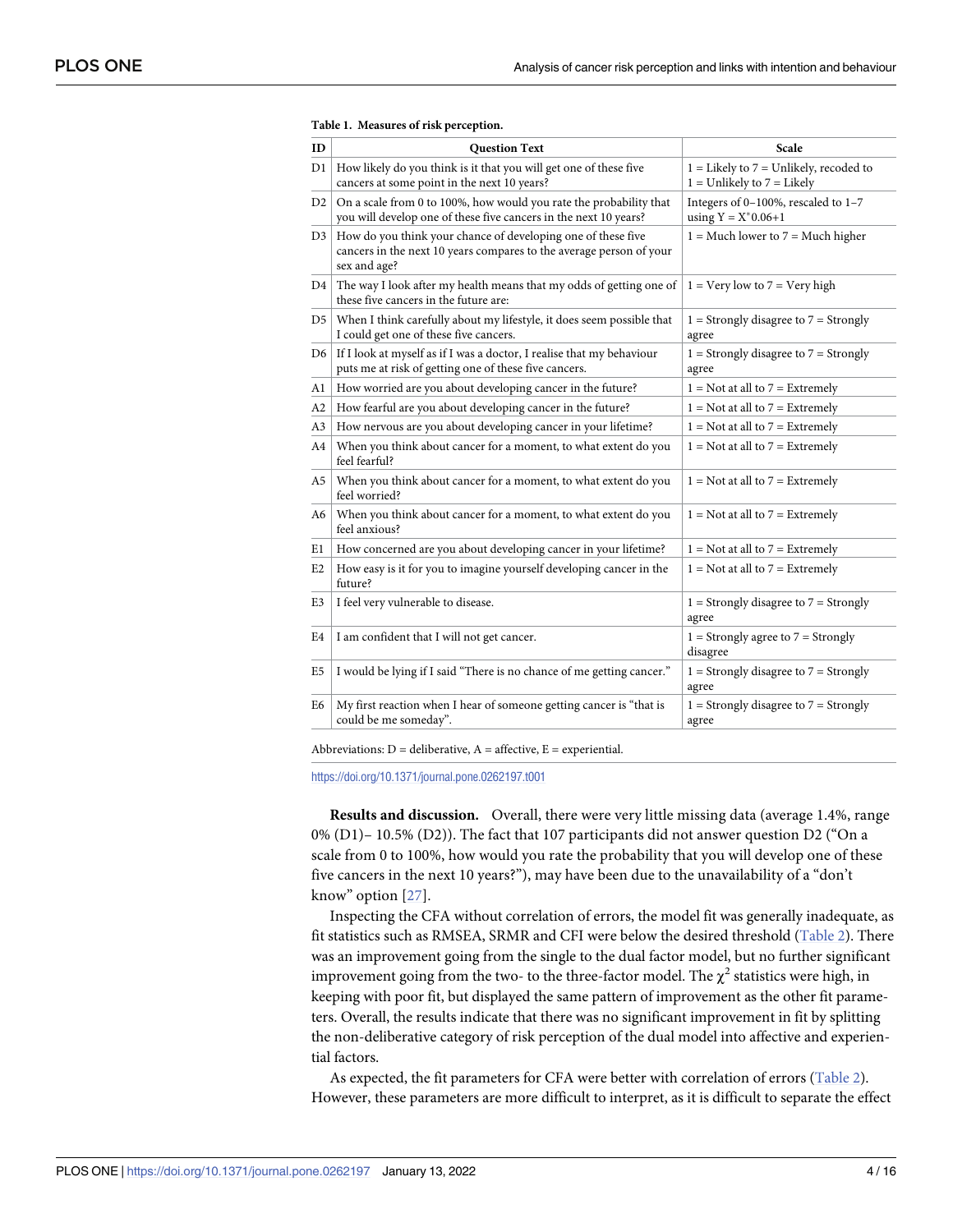| <b>Parameters</b>    | Values indicative of good fit [25, 26, 28] | Without correlating errors |         |                 | With error correlations* |         |                 |  |
|----------------------|--------------------------------------------|----------------------------|---------|-----------------|--------------------------|---------|-----------------|--|
|                      |                                            | Single                     | Dual    | <b>TRI-RISK</b> | Single                   | Dual    | <b>TRI-RISK</b> |  |
| p.                   | p > 0.05                                   | p<0.001                    | p<0.001 | p<0.001         | p<0.001                  | p<0.001 | p<0.001         |  |
| $\mathbf{v}^2$<br>v. | low                                        | 4254                       | 2901    | 2782            | 148                      | 496     | 568             |  |
| df                   |                                            | 153                        | 152     | 150             | 79                       | 115     | 124             |  |
| RMSEA                | < 0.08                                     | 0.190                      | 0.156   | 0.154           | 0.041                    | 0.070   | 0.072           |  |
| <b>SRMR</b>          | < 0.08                                     | 0.143                      | 0.104   | 0.093           | 0.030                    | 0.083   | 0.080           |  |
| <b>CFI</b>           | >0.90                                      | 0.694                      | 0.794   | 0.803           | 0.994                    | 0.970   | 0.966           |  |

#### <span id="page-4-0"></span>**[Table](#page-3-0) 2. Fit parameters for CFA.**

( �) 74 error correlations were entered for the single factor model and 37 for the dual model. For the TRIRISK model, 26 correlations were entered, having excluded one correlation in the affective category due to low error variance resulting in non-convergence. S1 Table 1 in S1 [File](#page-12-0) shows the fit parameters for immediate follow-up to allow comparison with the baseline data shown here.

<https://doi.org/10.1371/journal.pone.0262197.t002>

of the different factor structures from the effect of non-comparable degrees of freedom. The fit parameters RMSEA, SRMR and CFI of the single model were within the desired ranges and generally better than those of the dual and TRIRISK models. As with the CFA there was no significant improvement in model fit by spitting the non-deliberative category into affective and experiential items.

Inspecting factor loadings of latent constructs ([Table](#page-5-0) 3), we observed a wide range of magnitudes, extending from 0.13–0.94/0.13–0.96 for the CFA without and with error correlations, respectively. The factor loadings in the deliberative category (category average 0.28/0.28) were low in the single factor model, but of moderate to high magnitude in the dual and TRIRISK models (category average 0.68/67 for the dual model, mean item total correlation 0.68/0.67 for the TRIRISK model). The average factor loadings approximately doubled going from the single to the dual factor model, but did not increase further going from the dual to the TRIRISK model. Loadings of the affective category were strongest in all three models tested (category average 0.92/0.90 and 0.92/0.89, mean item total correlation 0.92/0.91 for the single, dual and TRIRISK models, respectively). Loadings of the experiential category produced the largest spread, ranging from 0.13–0.94/0.13–0.96 (E5 and E1). In the experiential category, there was no increase in the magnitude of loadings going from the single to the dual and to the TRIRISK factor model. For the dual and TRIRISK models, considering a threshold for loadings of 0.55 as defined by Falk and Miller [[29](#page-14-0)], questionnaire items E3-6 are subthreshold, sharing less than 30% of the variance with the component.

### **Stage 2: Exploratory factor analysis of risk perception data with crossvalidation by CFA**

**Methods.** EFA was performed using IBM SPSS Statistics (version 26), utilising a random half of the baseline data of the above RCT ( $n = 508$ ), retaining the second half for subsequent confirmatory factor analysis. Sampling adequacy and sphericity were assessed by Kaiser-Meyer-Olkin measure and Bartlett's test, respectively [[30\]](#page-14-0). Factor extraction was obtained from the correlation matrix using principal axis factoring with a maximum of 100 iterations for convergence. The principal axis factoring method was used with pairwise exclusion of missing data. Initially, the maximum of 17 factors were extracted for examination, rejecting eigenvalues of less than one according to Kaiser's criterion [\[31\]](#page-14-0). Multi-collinearity amongst items was assessed by examination of the correlation coefficient (r) matrix determinant and by identifying pairs of items that had r*>*0.8. Items with similar wording and a high correlation coefficient r*>*0.8 were combined, creating a new item with scores equal to the mean of the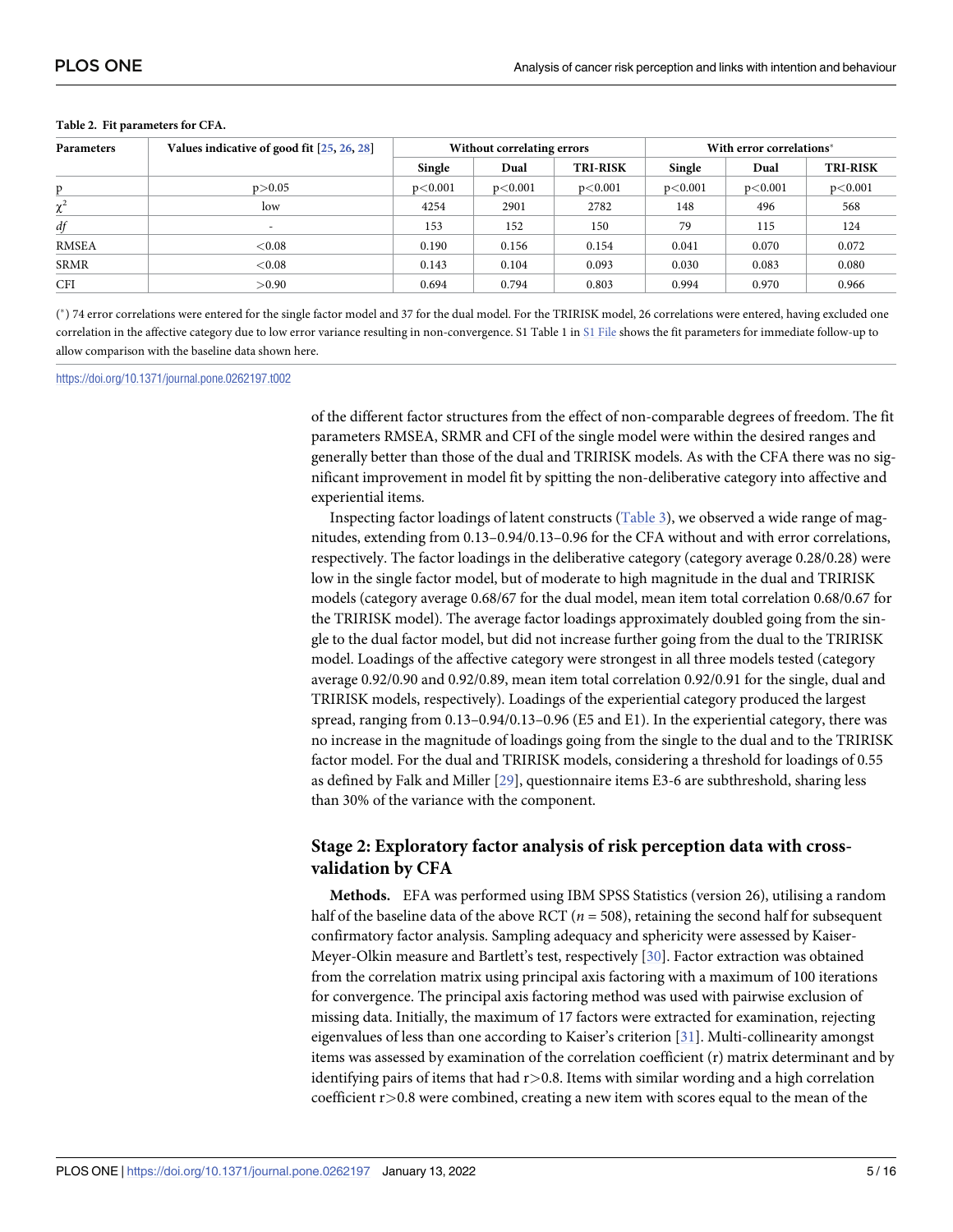#### <span id="page-5-0"></span>**[Table](#page-4-0) 3. CFA results for the single, dual and TRIRISK model.**

|                | <b>IDID</b> Question Text Question text                                                                                                          |                               |                          |                 | <b>Standardised factor loadings</b> |                           |                 |  |
|----------------|--------------------------------------------------------------------------------------------------------------------------------------------------|-------------------------------|--------------------------|-----------------|-------------------------------------|---------------------------|-----------------|--|
|                |                                                                                                                                                  | Without error<br>correlations |                          |                 |                                     | With error correlations * |                 |  |
|                |                                                                                                                                                  | Single $\vert$ Dual           |                          | <b>TRI-RISK</b> | Single   Dual                       |                           | <b>TRI-RISK</b> |  |
| D1             | How likely do you think is it that you will get one of these five cancers at some point in the next 10<br>vears?                                 | 0.34                          | 0.62                     | 0.62            | 0.35                                | 0.63                      | 0.63            |  |
| D <sub>2</sub> | On a scale from 0 to 100%, how would you rate the probability that you will develop one of these five<br>cancers in the next 10 years?           | 0.35                          | 0.60                     | 0.60            | 0.36                                | 0.59                      | 0.59            |  |
| D <sub>3</sub> | How do you think your chance of developing one of these five cancers in the next 10 years compares to<br>the average person of your sex and age? | 0.33                          | 0.65                     | 0.65            | 0.32                                | 0.69                      | 0.70            |  |
| D4             | The way I look after my health means that my odds of getting one of these five cancers in the future are:                                        | 0.26                          | 0.76                     | 0.76            | 0.27                                | 0.79                      | 0.79            |  |
| D <sub>5</sub> | When I think carefully about my lifestyle, it does seem possible that I could get one of these five<br>cancers.                                  | 0.19                          | 0.70                     | 0.69            | 0.18                                | 0.61                      | 0.62            |  |
| D <sub>6</sub> | If I look at myself as if I was a doctor, I realise that my behaviour puts me at risk of getting one of these<br>five cancers.                   | 0.19                          | 0.75                     | 0.75            | 0.18                                | 0.69                      | 0.69            |  |
|                | <b>Category Average</b>                                                                                                                          | 0.28                          | 0.68                     | 0.68            | 0.28                                | 0.67                      | 0.67            |  |
|                | Mean item total correlation                                                                                                                      |                               | 0.68                     | 0.68            | $\sim$                              | 0.67                      | 0.67            |  |
| Al             | How worried are you about developing cancer in the future?                                                                                       | 0.90                          | 0.90                     | 0.88            | 0.94                                | 0.93                      | 0.93            |  |
| A2             | How fearful are you about developing cancer in the future?                                                                                       | 0.94                          | 0.94                     | 0.92            | 0.91                                | 0.91                      | 0.94            |  |
| A3             | How nervous are you about developing cancer in your lifetime?                                                                                    | 0.94                          | 0.94                     | 0.93            | 0.92                                | 0.92                      | 0.95            |  |
| A4             | When you think about cancer for a moment, to what extent do you feel fearful?                                                                    | 0.90                          | 0.91                     | 0.93            | 0.87                                | 0.87                      | 0.89            |  |
| A <sub>5</sub> | When you think about cancer for a moment, to what extent do you feel worried?                                                                    | 0.91                          | 0.92                     | 0.94            | 0.87                                | 0.87                      | 0.89            |  |
| A6             | When you think about cancer for a moment, to what extent do you feel anxious?                                                                    | 0.90                          | 0.90                     | 0.92            | 0.86                                | 0.85                      | 0.87            |  |
|                | <b>Category Average</b>                                                                                                                          | 0.92                          | 0.92                     | 0.92            | 0.90                                | 0.89                      | 0.91            |  |
|                | Mean item total correlation                                                                                                                      | $\overline{a}$                | $\overline{\phantom{a}}$ | 0.92            | $\overline{\phantom{a}}$            | $\overline{\phantom{a}}$  | 0.91            |  |
| E1             | How concerned are you about developing cancer in your lifetime?                                                                                  | 0.93                          | 0.93                     | 0.94            | 0.95                                | 0.96                      | 0.94            |  |
| E <sub>2</sub> | How easy is it for you to imagine yourself developing cancer in the future?                                                                      | 0.59                          | 0.59                     | 0.63            | 0.62                                | 0.63                      | 0.62            |  |
| E3             | I feel very vulnerable to disease.                                                                                                               | 0.45                          | 0.45                     | 0.48            | 0.45                                | 0.46                      | 0.47            |  |
| E4             | I am confident that I will not get cancer.                                                                                                       | 0.42                          | 0.41                     | 0.46            | 0.44                                | 0.43                      | 0.46            |  |
| E <sub>5</sub> | I would be lying if I said "There is no chance of me getting cancer."                                                                            | 0.14                          | 0.13                     | 0.17            | 0.13                                | 0.14                      | 0.15            |  |
| E6             | My first reaction when I hear of someone getting cancer is "that is could be me someday".                                                        | 0.51                          | 0.51                     | 0.53            | 0.51                                | 0.51                      | 0.53            |  |
|                | <b>Category Average</b>                                                                                                                          | 0.51                          | 0.50                     | 0.54            | 0.52                                | 0.52                      | 0.53            |  |
|                | Mean item total correlation                                                                                                                      | 0.57                          | 0.71                     | 0.54            | 0.56                                | 0.71                      | 0.53            |  |

The category average represents the mean loadings within a category, when it is not treated as a factor. Mean item total correlation represents the per-factor average of loadings.

( �) 74 error correlations were entered for the single factor model and 37 for the dual model. For the TRIRISK model, 26 correlations were entered, having excluded one correlation in the affective category due to low error variance resulting in non-convergence. S1 Table 2 in S1 [File](#page-12-0) shows the CFA results for immediate follow-up to allow comparison with the baseline data shown here.

<https://doi.org/10.1371/journal.pone.0262197.t003>

scores of the constituent items. EFA was then performed with a reduced set of items, using Varimax rotation to produce independent factors [\[32\]](#page-14-0). Items with a factor loading of 0.4 or above were included in that factor [[33](#page-14-0)]. This ensured that only items which account for a reasonable proportion of the factor variance (16%) are included in that factor.

CFA of the EFA-based model was then performed using the second randomised half of the split dataset used for EFA ( $n = 508$ ), using the same methods as described in Stage 1.

**Results and discussion.** The Kaiser-Meyer-Olkin (KMO) measure verified the sampling adequacy (KMO = 0.832) [[30](#page-14-0)]. Bartlett's test of sphericity yielded  $\chi^2$  (78) = 2598.405, p<0.001, confirming the assumption of no sphericity. Inspection of the correlation coefficient (r) matrix indicated high correlation (r*>*0.8) among items A1-A6 and E1 (S2 Table 1 in S2 [File\)](#page-12-0). Taking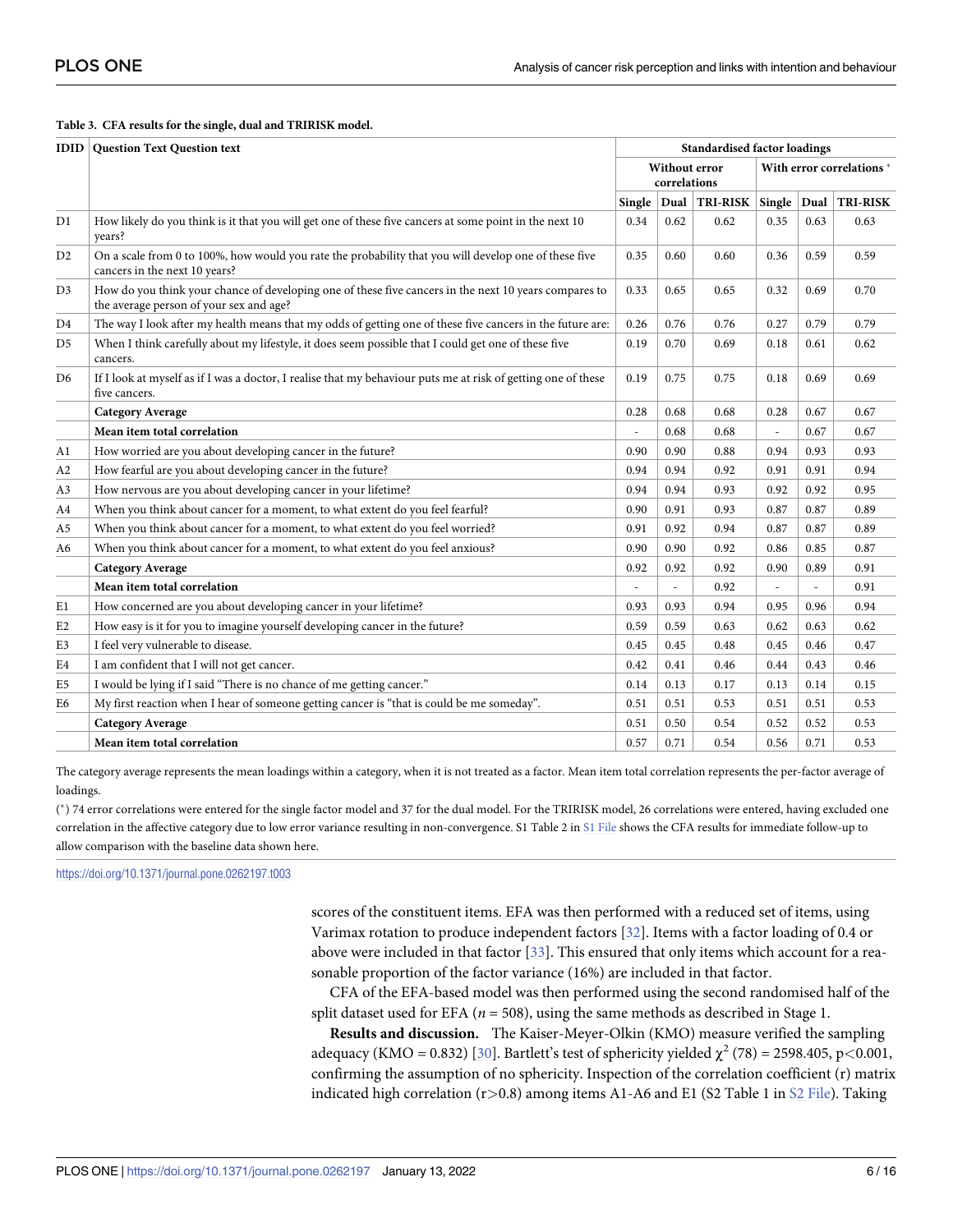<span id="page-6-0"></span>into account the wording and meaning of the questions with high correlation, items A1, A2, A3 and E1 were combined (A1-3/E1 "How worried/fearful/nervous/concerned are you about developing cancer in the future/your lifetime"), as were items A4, A5 and A6 (A4-6 "When you think about cancer for a moment, to what extent do you feel fearful/worried/anxious?"). Despite correlation between the two combined  $A1-3/E1$  and  $A4-6$  items of  $r = 0.860$  (S2) Table 2 in S2 [File](#page-12-0)), the summed items were not combined further as they probed different timescales (A1-3/E1 "[...] in the future/your lifetime vs. A4-6 "[...] think about cancer for a moment"). Following Kaiser's criterion for eigenvalues of *>*1, inspection of eigenvalues of the 13 remaining items confirmed that a 3-factor solution was optimal for the data (S2 Fig 1 in [S2](#page-12-0) [File\)](#page-12-0), accounting for 61.6% of the variance [\[31\]](#page-14-0).

The three-factor structure derived from EFA comprised two factors of deliberative question items and one factor of a mixed subset of affective and selected experiential items (Table 4).

The first factor consists of the first three questions in the deliberative risk perception category (D1-D3). Examining the wording of the questions in more detail, questions D1-3 assess a more numerical understanding of risk, namely likelihood, probability and chance. This factor was therefore termed "numerical-deliberative risk perception".

The second factor consists of questions D4-6 of the deliberative category. Questions D4-6 are more self-reflective in nature, referring to personal risk as a function of "my health", "my lifestyle", and "my behaviour", respectively. The factor was therefore named "reflective-deliberative risk perception". Question D4 refers to the "odds" of developing cancer, which also represents a numerical term similar to those in factor 1. Interestingly, question D4 also trends towards this factor, albeit with a lower loading (0.460 vs 0.576).

| ID                     | <b>Question Text</b>                                                                                                                             |                          |                          | Factors |  |  |
|------------------------|--------------------------------------------------------------------------------------------------------------------------------------------------|--------------------------|--------------------------|---------|--|--|
|                        |                                                                                                                                                  | $1^*$                    | $2^{**}$                 | $3***$  |  |  |
| D1                     | How likely do you think is it that you will get one of these five cancers at some point in the next 10 years?                                    | 0.765                    |                          |         |  |  |
| D2                     | On a scale from 0 to 100%, how would you rate the probability that you will develop one of these five cancers in the next<br>10 years?           | 0.699                    |                          |         |  |  |
| D <sub>3</sub>         | How do you think your chance of developing one of these five cancers in the next 10 years compares to the average<br>person of your sex and age? | 0.525                    | (0.349)                  |         |  |  |
| D <sub>4</sub>         | The way I look after my health means that my odds of getting one of these five cancers in the future are:                                        | (0.460)                  | 0.576                    |         |  |  |
| D <sub>5</sub>         | When I think carefully about my lifestyle, it does seem possible that I could get one of these five cancers.                                     |                          | 0.752                    |         |  |  |
| D <sub>6</sub>         | If I look at myself as if I was a doctor, I realise that my behaviour puts me at risk of getting one of these five cancers.                      | ٠                        | 0.812                    |         |  |  |
| $A1-3, E1$<br>combined | "How worried/fearful/nervous/concerned are you about developing cancer in the future/your lifetime"                                              |                          |                          | 0.940   |  |  |
| A4-6 combined          | "When you think about cancer for a moment, to what extent do you feel fearful/worried/anxious"                                                   |                          | ٠                        | 0.817   |  |  |
| E2                     | How easy is it for you to imagine yourself developing cancer in the future?                                                                      | (0.304)                  |                          | 0.585   |  |  |
| E3                     | I feel very vulnerable to disease.                                                                                                               |                          | $\overline{\phantom{a}}$ | (0.371) |  |  |
| E4                     | I am confident that I will not get cancer.                                                                                                       | (0.356)                  | (0.367)                  | (0.384) |  |  |
| E <sub>5</sub>         | I would be lying if I said "There is no chance of me getting cancer."                                                                            | $\overline{\phantom{a}}$ | (0.310)                  |         |  |  |
| E <sub>6</sub>         | My first reaction when I hear of someone getting cancer is "that is could be me someday".                                                        |                          |                          | 0.521   |  |  |

**Table 4. EFA factor composition and loadings.**

Values of *<*0.3 have been omitted in the representation for clarity. Factor loadings are sorted by size. Items were included in the factor onto which they most strongly loaded [[34\]](#page-14-0). Item loadings below the threshold level of 0.4 [[33](#page-14-0)] and when applying to more than one factor are shown in brackets. Naming of the EFA-based risk perception factors in subsequent sections:

( �) Factor 1: numerical-deliberative risk perception,

(\*\*) factor 2: reflective-deliberative risk perception,

(\*\*\*) factor 3: affective-experiential risk perception.

<https://doi.org/10.1371/journal.pone.0262197.t004>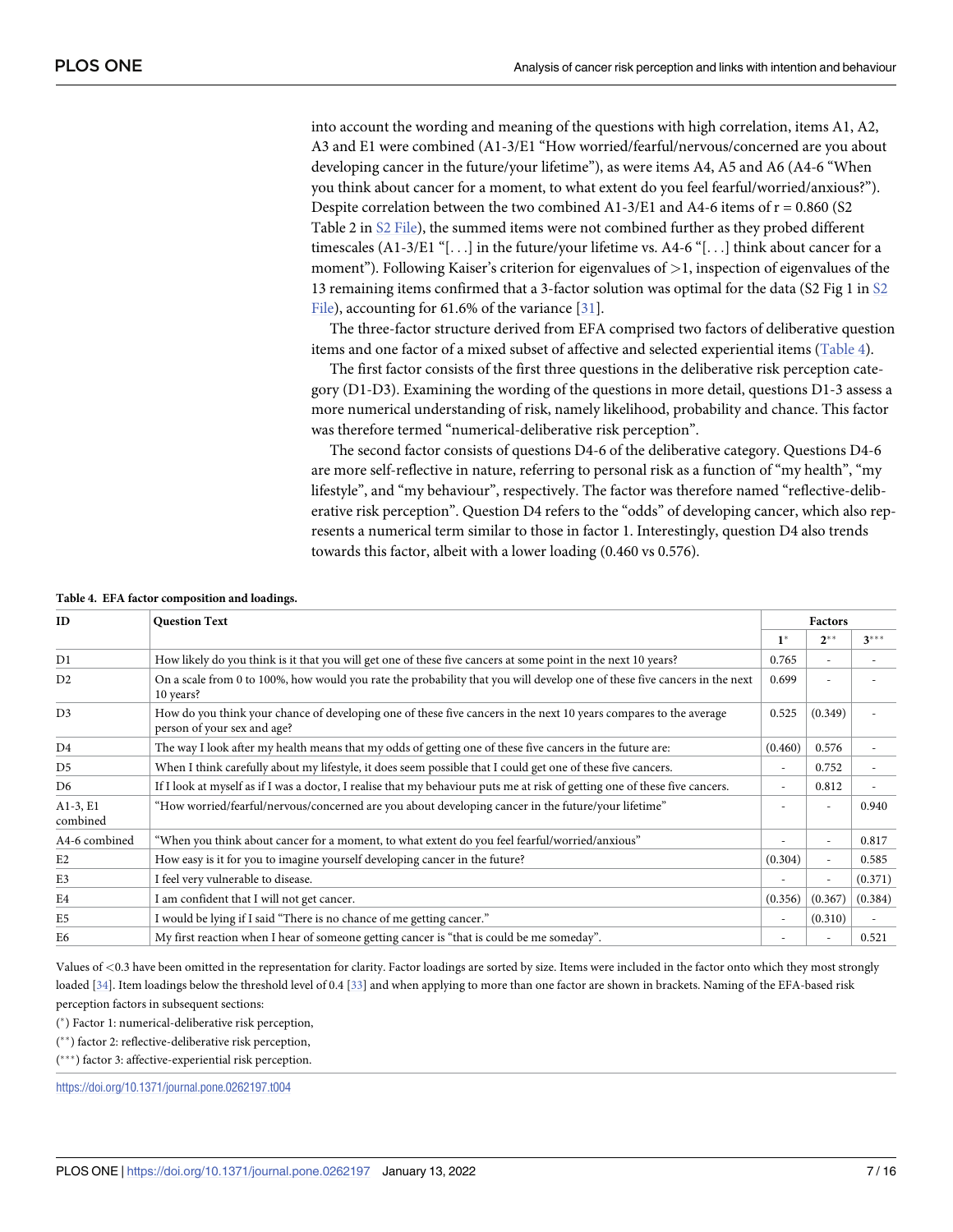<span id="page-7-0"></span>The third factor is composed of questions in the affective and experiential domains ("affective-experiential risk perception"). It comprises the two combined questions A1-3/E1, A4-6 and a subset of experiential questions, E2 and E6. As mentioned above, the summed questions A1-3/E1 and A4-6 are significantly correlated, and probe evoked emotions when contemplating cancer. Question E1 has also been grouped with affective items in another study [\[35\]](#page-14-0). Question E2 addresses the ease of imagination of developing cancer, capturing respondent's intuition about developing the disease. Question E6 asks for the first reaction at the thought of developing cancer. It is possible that questions E2 and E6 were interpreted with a strong affective tag in respondents, resulting in the observed grouping.

Questions E3-E5 have loadings of *<*0.4 and were not included in any factors [\[34\]](#page-14-0). Question E3 was categorised along with the affective items, potentially due to the question making reference to feelings about vulnerability. Question E4 has equally low loadings across all three factors, suggesting that it was not easily interpreted by the respondents. Question E5 contains a double negative ("I would be lying if I said "There is no chance of me getting cancer."), rendering this question more difficult to interpret.

The EFA-based model was subsequently analysed by CFA using the second randomised half of the dataset, showing a better fit than the TRIRISK model (Table 5). SRMR and CFI were within the desired ranges, whether the analysis was performed with or without error correlations. RMSEA moved in the desired range when error correlations were entered into the estimation. The  $\chi^2$  statistic was 221 and 77 without and with error correlations, respectively, indicating a smaller disparity between the empirical and model-implied covariance matrices.

The factor loadings observed were mostly above the desired cut-off of *>*0.55 ([Table](#page-8-0) 6), except for E6 in the non-error correlated model [[29](#page-14-0)]. The loadings obtained without error correlations were closer to those obtained by EFA. Loadings obtained without error correlations were within 0–11% of the EFA-based values, versus a 5–28% difference for the model with error correlations. The affective-experiential factor 3 displayed the widest range of factor loadings (0.50–0.99/0.57–0.81), with the combined questionnaire item A1-3/E1 ("How worried/ fearful/nervous/concerned are you developing cancer in your lifetime") possessing the highest overall loading (0.99), containing the largest amount of common variance (98%) within the factor.

### **Stage 3: Multivariable regression analysis of risk perception factors, intention to prevent cancer and self-reported behaviour change**

**Methods.** To assess the predictive associations of the risk perception factors derived from exploratory factor analysis, we performed multivariable regression analysis of the three factors

| Parameters  | Values indicative of good fit [25, 26, 28] | This study                 |                          |  |  |
|-------------|--------------------------------------------|----------------------------|--------------------------|--|--|
|             |                                            | Without error correlations | With error correlations* |  |  |
| D           | p > 0.05                                   | p<0.001                    | p<0.001                  |  |  |
| v.          | low                                        | 221                        | 77                       |  |  |
| df          | $\overline{\phantom{a}}$                   | 32                         | 29                       |  |  |
| RMSEA       | < 0.08                                     | 0.117                      | 0.062                    |  |  |
| <b>SRMR</b> | < 0.08                                     | 0.075                      | 0.037                    |  |  |
| <b>CFI</b>  | >0.90                                      | 0.912                      | 0.977                    |  |  |

**Table 5. Fit parameters for CFA.**

( �) Three error correlations were entered into the analysis.

<https://doi.org/10.1371/journal.pone.0262197.t005>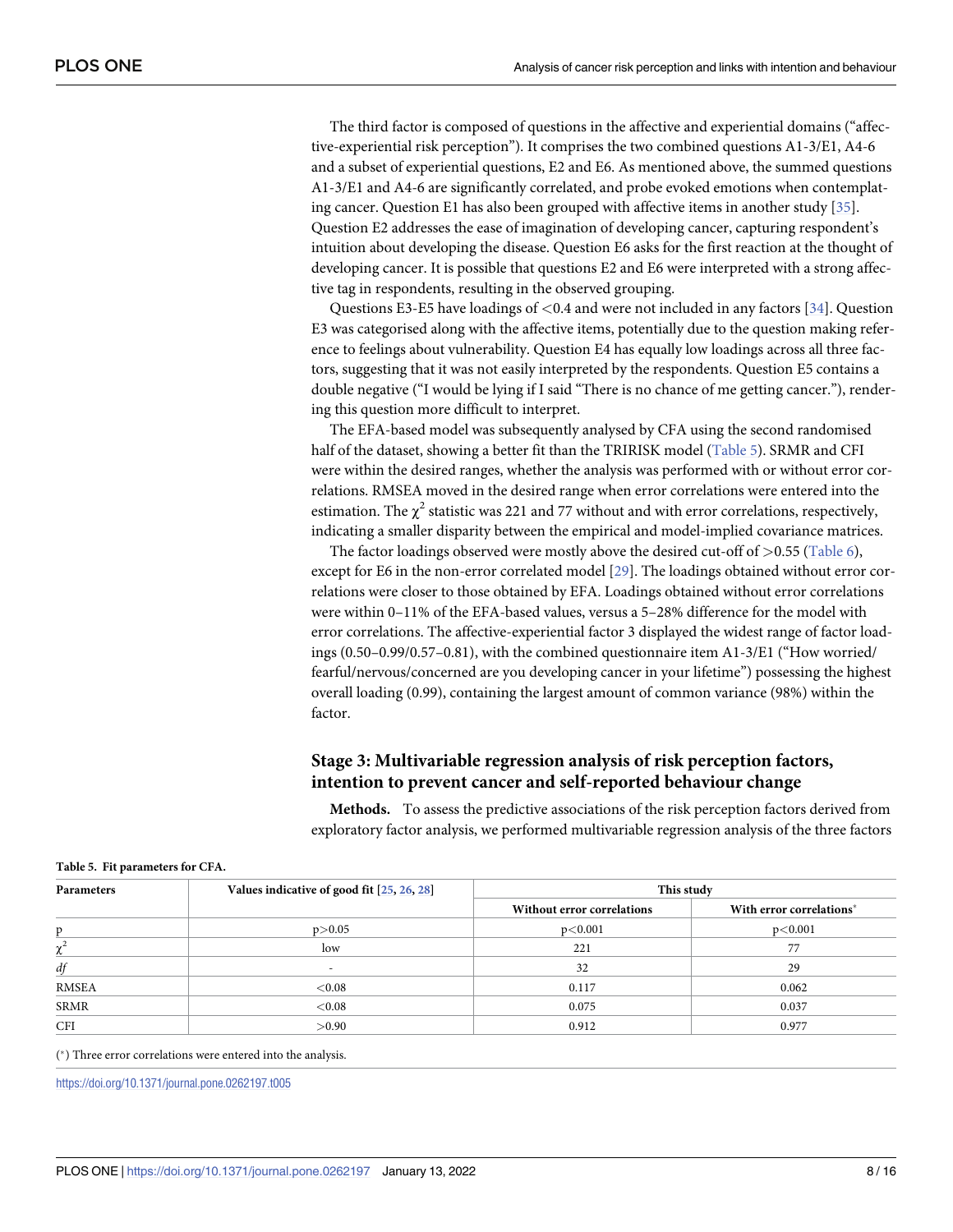#### <span id="page-8-0"></span>**[Table](#page-7-0) 6. CFA of the EFA-based model.**

| <b>IDID</b>    | <b>Questionnaire Item</b>                                                                                                                        | <b>Standardised Factor Loadings</b>  |                             |  |
|----------------|--------------------------------------------------------------------------------------------------------------------------------------------------|--------------------------------------|-----------------------------|--|
|                |                                                                                                                                                  | <b>Without error</b><br>correlations | With error<br>correlations* |  |
|                | 1. Numerical-deliberative risk perception                                                                                                        |                                      |                             |  |
| D1             | How likely do you think is it that you will get one of these five cancers at some point in the next 10 years?                                    | 0.77                                 | 0.64                        |  |
| D2             | On a scale from 0 to 100%, how would you rate the probability that you will develop one of these five<br>cancers in the next 10 years?           | 0.75                                 | 0.58                        |  |
| D <sub>3</sub> | How do you think your chance of developing one of these five cancers in the next 10 years compares to the<br>average person of your sex and age? | 0.59                                 | 0.64                        |  |
|                | Mean item total correlation                                                                                                                      | 0.71                                 | 0.65                        |  |
|                | 2. Reflective-deliberative risk perception                                                                                                       |                                      |                             |  |
| D <sub>4</sub> | The way I look after my health means that my odds of getting one of these five cancers in the future are:                                        | 0.65                                 | 0.85                        |  |
| D <sub>5</sub> | When I think carefully about my lifestyle, it does seem possible that I could get one of these five cancers.                                     | 0.81                                 | 0.60                        |  |
| D <sub>6</sub> | If I look at myself as if I was a doctor, I realise that my behaviour puts me at risk of getting one of these five<br>cancers.                   | 0.87                                 | 0.68                        |  |
|                | Mean item total correlation                                                                                                                      | 0.79                                 | 0.71                        |  |
|                | 3. Affective-experiential risk perception                                                                                                        |                                      |                             |  |
| $A1-3$ ,<br>E1 | "How worried/fearful/nervous/concerned are you about developing cancer in the future/your lifetime"                                              | 0.99                                 | 0.84                        |  |
| $A4-6$         | "When you think about cancer for a moment, to what extent do you feel fearful/worried/anxious"                                                   | 0.87                                 | 0.70                        |  |
| E2             | How easy is it for you to imagine yourself developing cancer in the future?                                                                      | 0.60                                 | 0.72                        |  |
| E6             | My first reaction when I hear of someone getting cancer is "that is could be me someday".                                                        | 0.52                                 | 0.58                        |  |
|                | Mean item total correlation                                                                                                                      | 0.74                                 | 0.70                        |  |

Mean item total correlation represents the per-factor average of loadings.

( �) Three error correlations were entered into the analysis.

<https://doi.org/10.1371/journal.pone.0262197.t006>

from Stage 2 with measures related to intention to prevent cancer and self-report measures of behaviour.

Multivariable linear regression was carried out using Stata 13 (Statacorp, Texas). The dataset comprised the intervention groups (765 subjects) after presentation with cancer risk information. Intention to prevent cancer was measured as the sum of four questions at immediate follow up after the intervention ([Table](#page-9-0) 7). Intention was regressed on the EFA-based risk perception factors, adjusting for the potential confounders age and sex, study group and objective cancer risk, used as a stratification variable in the trial. Scores of questionnaire items within each risk perception factor at immediate follow-up were averaged to produce the independent variables. In addition, behaviours measured by self-report at follow-up [\(Table](#page-9-0) 7), were regressed on the EFA-based risk perception factors, adjusting for behaviour at baseline and the variables listed above. The assumptions for linear regression in terms of linearity, absence of multicollinearity, independence of errors, homoscedasticity and normal distribution of residuals were assessed, and minor deviations from normality for the residuals addressed by bootstrapping estimates of standard error, confidence intervals and p-values for the model coefficients. Associations were considered significant if  $p < 0.05$  and  $R^2$  above 0.1 [[29](#page-14-0)].

**Results and discussion.** Of the three individual factors derived from EFA in Stage 2 [\(Table](#page-9-0) 8), reflective-deliberative risk perception correlated negatively with intention ( $\beta$  = -0.949, p*<*0.001), whilst the affective-experiential factor correlated positively with intention (β = 1.324, p*<*0.001). The numerical-deliberative factor did not show a significant association with intention (( $\beta = -0.347$ ,  $p = 0.099$ ). Associations in the former two factors are consistent with the original TRIRISK study, where separate affective and experiential factors correlated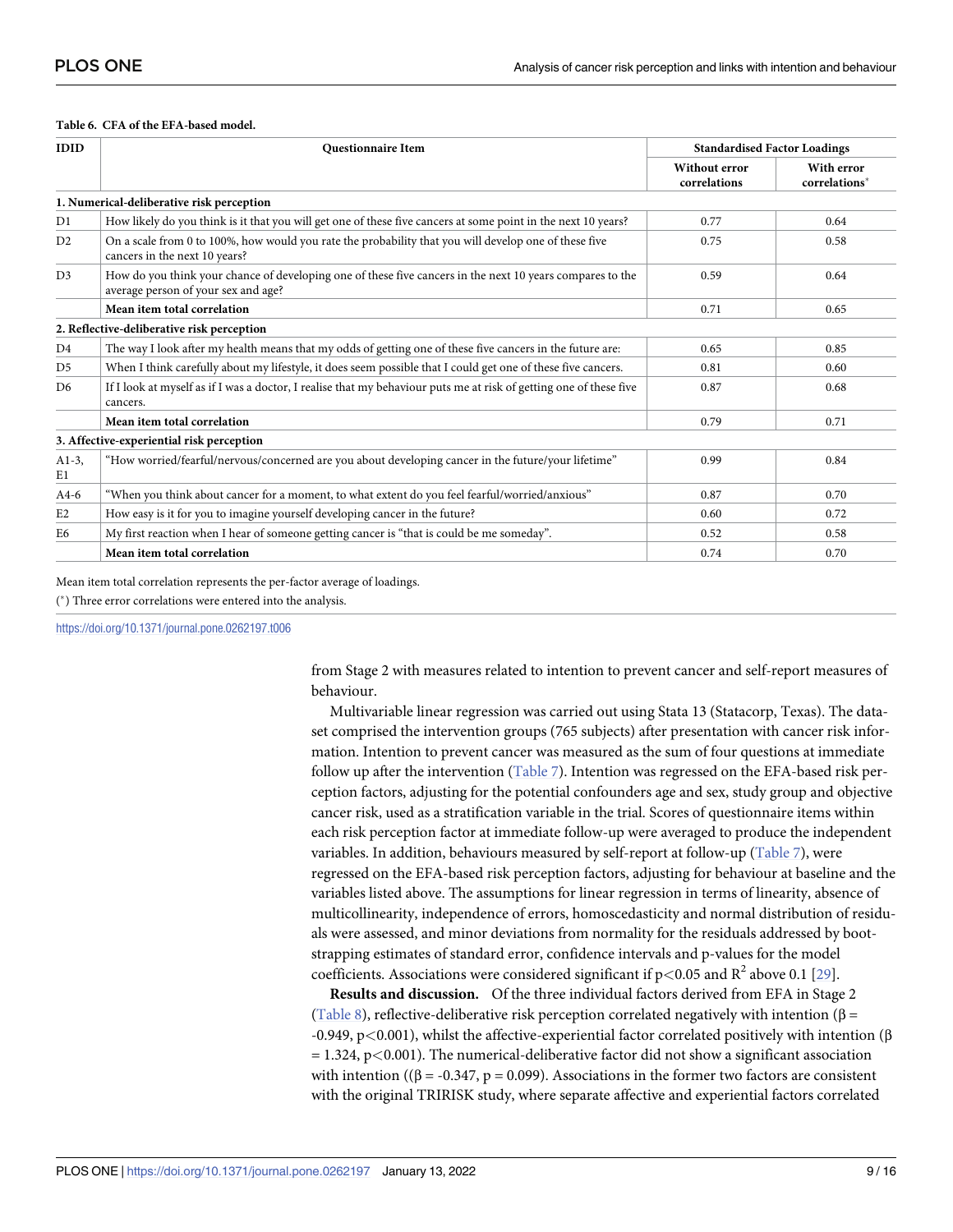| ID                    | <b>Question text</b>                                                                                                                         | Scale                                              |
|-----------------------|----------------------------------------------------------------------------------------------------------------------------------------------|----------------------------------------------------|
| H                     | I am determined to do everything I can to avoid getting cancer in the future.                                                                | $1 =$ Strongly disagree to<br>$7 =$ Strongly agree |
| I <sub>2</sub>        | I am committed to engaging in behaviours that protect me against getting<br>cancer in the future.                                            | $1 =$ Strongly disagree to<br>$7 =$ Strongly agree |
| I <sub>3</sub>        | I fully intend to have a lifestyle that will prevent me from getting cancer in the<br>future.                                                | $1 =$ Strongly disagree to<br>$7 =$ Strongly agree |
| I4                    | I will try to do all I can to avoid getting cancer in the future.                                                                            | $1 =$ Strongly disagree to<br>$7 =$ Strongly agree |
| B1                    | How many units of alcohol do you drink in a typical week?                                                                                    | Numerical                                          |
| B2                    | How many hours of physical activity such as brisk walking, cycling, keep fit,<br>aerobics, swimming or jogging, do you do in a typical week? | Numerical                                          |
| <b>B3</b>             | How many portions of fruit do you eat on a typical day?                                                                                      | Numerical                                          |
| B4                    | How many portions of vegetables do you eat in a typical day?                                                                                 | Numerical                                          |
| <b>B</b> <sub>5</sub> | How many portions of red meat do you eat in a typical week?                                                                                  | Numerical                                          |
| <b>B6</b>             | How many portions of processed meat do you eat in a typical week?                                                                            | Numerical                                          |

#### <span id="page-9-0"></span>**[Table](#page-8-0) 7. Measures of intention and behaviour.**

Abbreviations:  $I =$  intention,  $B =$  behaviour.

<https://doi.org/10.1371/journal.pone.0262197.t007>

positively, whilst the single deliberative risk perception factor associated negatively with intention [[17](#page-13-0)]. In that study, Ferrer *et al*. hypothesised that the negative directionality of the association of deliberative risk perception with intention was due to individuals at higher risk being less likely to engage in prevention. This may also explain the negative correlation with the reflective-deliberative factor seen in this study. The lack of association of the numerical-

|  |  |  |  |  | Table 8. Multivariable regression analysis of factors of risk perception vs. intention and behaviours. |
|--|--|--|--|--|--------------------------------------------------------------------------------------------------------|
|--|--|--|--|--|--------------------------------------------------------------------------------------------------------|

| Dependent variable         | <b>F-ratio</b>      | Prob > F | R <sub>2</sub> | Regression coefficient $\beta$ and p-value for EFA-based risk perception factors |                         |                         |  |
|----------------------------|---------------------|----------|----------------|----------------------------------------------------------------------------------|-------------------------|-------------------------|--|
|                            |                     |          |                | Numerical-deliberative                                                           | Reflective-deliberative | Affective-experiential  |  |
| Intention                  | $F(7,569) = 17.34$  | p<0.001  | 0.176          | $-0.347$<br>$p = 0.138$                                                          | $-0.949$<br>$p = 0.001$ | 1.324<br>$p = 0.001$    |  |
| Alcohol consumption        | $F(8, 496) = 147.5$ | p<0.001  | 0.704          | $-0.005$<br>$p = 0.985$                                                          | $-0.084$<br>$p = 0.616$ | 0.113<br>$p = 0.364$    |  |
| <b>Physical Exercise</b>   | $F(8,470) = 61.0$   | p<0.001  | 0.501          | $-0.002$<br>$p = 0.986$                                                          | $-0.181$<br>$p = 0.164$ | 0.159<br>$p = 0.095$    |  |
| <b>Fruit consumption</b>   | $F(8,500) = 66.1$   | p<0.001  | 0.514          | $-0.022$<br>$p = 0.638$                                                          | $-0.023$<br>$p = 0.735$ | 0.121<br>$p = 0.006$    |  |
| Vegetable consumption      | $F(8,500) = 59.0$   | p<0.001  | 0.486          | 0.027<br>$p = 0.665$                                                             | $-0.051$<br>$p = 0.345$ | 0.031<br>$p = 0.394$    |  |
| Red meat consumption       | $F(8,501) = 47.1$   | p<0.001  | 0.429          | 0.074<br>$p = 0.356$                                                             | $-0.037$<br>$p = 0.554$ | 0.026<br>$p = 0.622$    |  |
| Processed meat consumption | $F(8,501) = 44.9$   | p<0.001  | 0.418          | $-0.001$<br>$p = 0.995$                                                          | 0.128<br>$p = 0.058$    | $-0.017$<br>$p = 0.708$ |  |

Multivariable regression analysis of intention to change behaviour and behaviour change on EFA-based risk perception factors was adjusted for age, sex, study group and relative risk. Looking at the effects of covariates in the models, there was only one significant interaction between sex and processed meat consumption ( $b = 0.527$ , p*<*0.001). The regression with behaviour was additionally adjusted for baseline behaviour. As expected, there was a significant association between baseline behaviour and behaviour at follow-up (p = 0.001 for all behaviours tested). Model assumptions of linearity, independence of errors and homoscedasticity were met. The p-values for the model coefficients were calculated from bootstrapped estimates of standard errors based on 1000 bootstrapped samples. Factor compositions: Numericaldeliberative items: D1-D3, reflective-deliberative items: D4-D6, affective/experiential items: A1-3/E1, A4-6 and E2, E6.

<https://doi.org/10.1371/journal.pone.0262197.t008>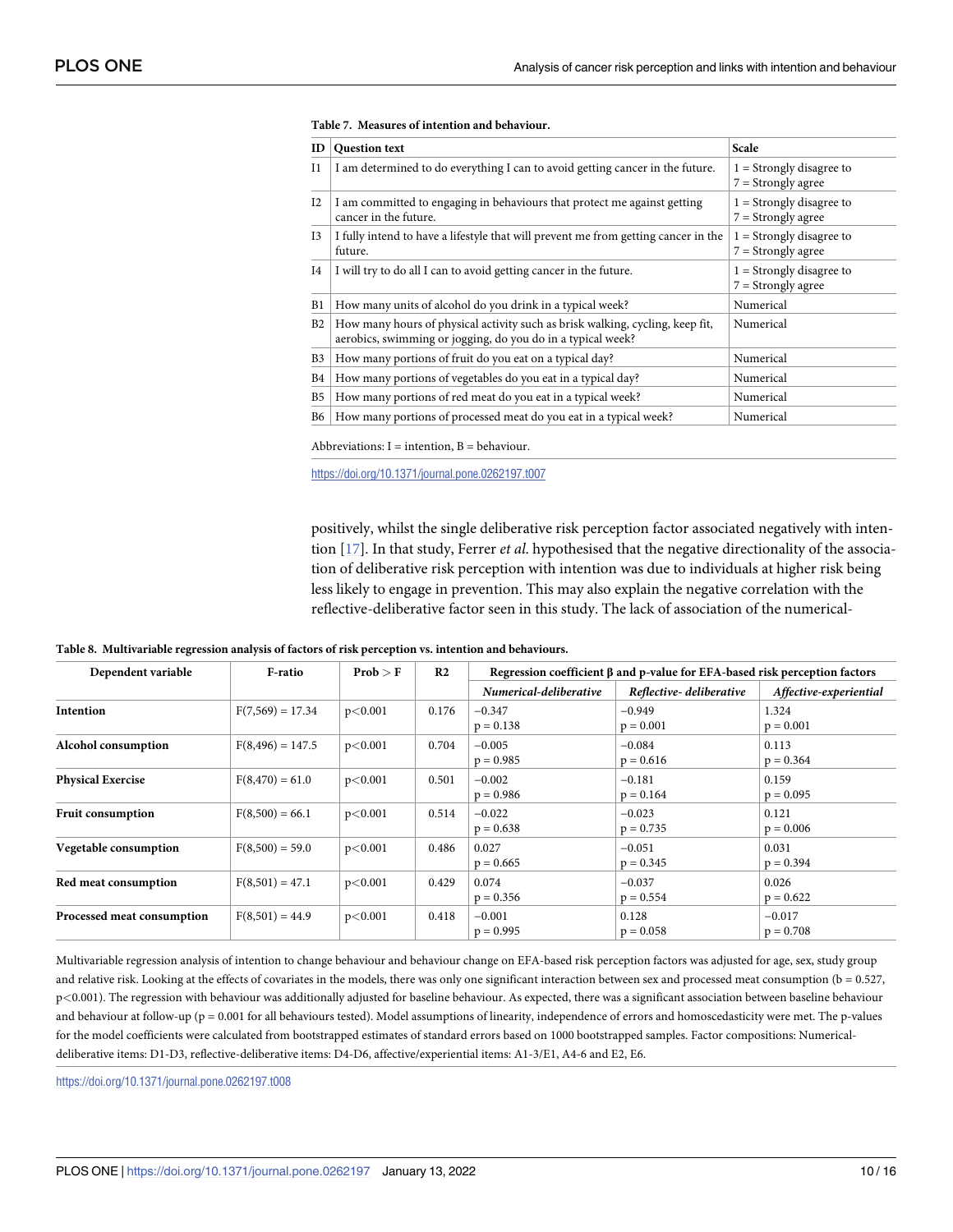<span id="page-10-0"></span>deliberative factor with intention in this study may be the result of the complexity of contemplating mathematical probabilities, which may fail to translate into intention [[36](#page-14-0)].

For most of the different behaviours analysed (alcohol, red meat, fruit and vegetable consumption, physical exercise), there were no significant associations with risk perception factors, apart from two isolated pairings (affective-experiential risk perception and fruit consumption,  $β = 0.121$ ,  $p = 0.002$  and reflective-deliberative risk perception and processed meat consumption  $β = 0.128$ ,  $p = 0.046$ ). Given multiple testing, these measurements could potentially be due to chance. The absence of robust patterns of association are consistent with previous findings that personalised risk information in isolation does not produce strong or sustained effects on behaviour [\[37\]](#page-14-0).

Overall, the combined regression results for intention and behaviour are consistent with the previously reported intention-behaviour gap. Whilst the cognitive processes involved in forming intentions after encounter of a threat to health are relatively well understood [\[38,](#page-14-0) [39\]](#page-14-0), evidence suggests that intention is not necessarily linked with health behaviour change [[40](#page-14-0)]. This has also been observed here, in that self-reflective and affective experiential risk perception are associated with intention, but not with subsequent behaviour change.

### **General discussion and conclusions**

### **1. Summary**

In these linked studies, we have shown that the TRIRISK model originally developed in the US does not fit well within our UK-based dataset (Stage 1). Instead, our dataset is better characterised by a different three-factor structure in which deliberative risk perception is divided into "numerical" and "self-reflective" factors and the full set of combined affective question items is combined with a subset of experiential question items in a third factor (Stage 2). Multivariable regression showed that reflective-deliberative and affective-experiential factors (but not numerical-deliberative factors) are significantly associated with intentions to change behaviour, though there were no robust associations with behaviour change (Stage 3).

### **2. Implications for risk perception factors and their application**

To our knowledge, this is the first study showing that deliberative risk perceptions may be composed of separate numerical and self-reflective components. Most previous research does not make systematic distinctions between different types of deliberative risk perceptions. In one example where a distinction between absolute and comparative components of perceived risk was made, data were subsequently combined for further analysis [\[41\]](#page-14-0). Distinctions within the category of deliberative risk become important when sub-categories have different predictive associations requiring them to be investigated separately, as for our findings that numerical-deliberative risk perception showed no significant association with intention, whereas reflective-deliberative risk perception associated negatively with intention. Wilson *et al*. investigated the predictive utility of probability–related risk perception with regards to intentions relating to four different hazards, resulting in mixed findings in terms of the significance and the sign of the observed associations [\[35\]](#page-14-0). The lack of significant association for numericaldeliberative risk perceptions in our study fits into this picture of varying predictive power of probabilistic risk perception, and could be explained by the complexity of making judgements about numerical probabilities [\[36\]](#page-14-0).

Secondly, EFA resulted in a combined factor of all affective and a subset of experiential items. The selected experiential items either correlated with affective items (E1) or had affective connotations (E2 and E6), whilst the experiential items not included were considered less easily interpretable by the respondents (E3-E5). The resulting combined factor was strongly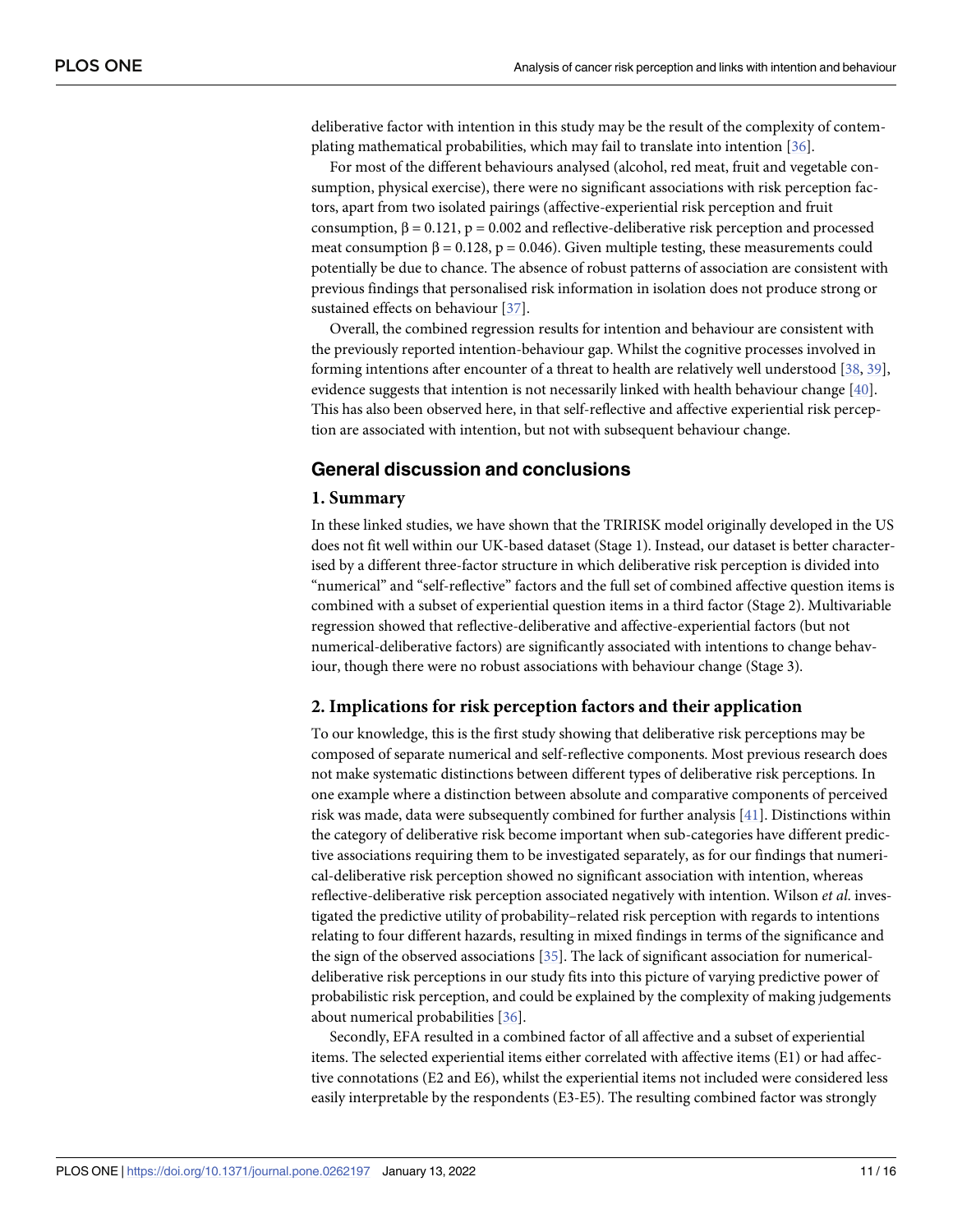<span id="page-11-0"></span>predictive of behavioural intentions to prevent cancer. In a previous application of the TRIR-ISK model, affective risk perception was found to be the most powerful predictor of protection motivation, though experiential risk perception was also a positive predictor [[21](#page-14-0)].

Extrapolating the significance of the findings discussed here for the development of interventions using risk communication and the mediating role of risk perception to shape intentions, the most generalisable conclusion may be to target communications to the affective components of risk perception, as these were shown to be positive predictors of intention. By contrast, it seems less useful to target deliberative components, as these may either be negatively correlated with intention or may not have an impact on intention.

Despite showing an association with intention, this study found no robust associations between factors of risk perception and the various behaviours measured in the trial. This is not necessarily surprising given the complexity of determinants of human behaviour, including personality, attitude, subjective norms, intention, as well as environmental and other factors [\[42\]](#page-14-0). Any interventions targeting risk perception with an aim to change behaviour would therefore also need to attempt to optimise the effect on behaviour, for example by targeting behavioural self-regulation [\[43\]](#page-15-0).

### **3. External validity of the TRIRISK model**

In our analysis, we did not replicate the components of the TRIRISK model. Given that our research addresses risk perception from a UK perspective, this could have been due to different interpretation of the items in the TRIRISK instrument, or due to different cultural and societal perceptions of risk. Discrepancies apply in particular to UK study participants distinguishing between numerical and self-reflective perceived risk, and experiential risk perception appearing to be more closely associated with affective risk perception compared to the US. It is well established that risk is perceived differently between populations of laypeople vs. expert individuals [[44](#page-15-0)], suggesting there can be substantial differences in how people conceptualise risk, which may be driven by group-based experiences, learning, or culture. Looking at inter-cultural comparisons specifically, one study found that there are cross-cultural differences in risk perception in the financial domain [[45](#page-15-0)], but less evidence has been gathered about such differences in the health sector. As the study presented here was not designed to draw conclusions about country or cultural differences, a direct comparison of risk perceptions between different countries is an interesting and important topic for future research.

In addition to the possibility of different perceptions between residents of the US and UK, there were also differences in the characteristics of the participants in the two studies. The UK sample had a higher proportion of females and participants of White ethnicity compared to the US sample, and both gender and ethnicity have been linked with differences in risk perception [[17](#page-13-0), [46](#page-15-0), [47](#page-15-0)].

Finally, in the original publication of the TRIRISK model, confirmatory factor analysis was used to verify its hypothesised factor structure with adequate fit statistics [[17](#page-13-0)]. In this study, we used exploratory factor analysis to identify the underlying factor structure of our dataset, enabling the identification of a factor structure which best fits the data, which was subsequently confirmed.

### **4. Strengths and weaknesses of this study**

This study represents the first application of the TRIRISK model outside the US, and one of the first times that deliberative, affective, and experiential risk perception have been examined concurrently outside the US. It benefits from a large sample size and very little missing data. We have presented confirmatory and exploratory factor analyses, in an overall approach of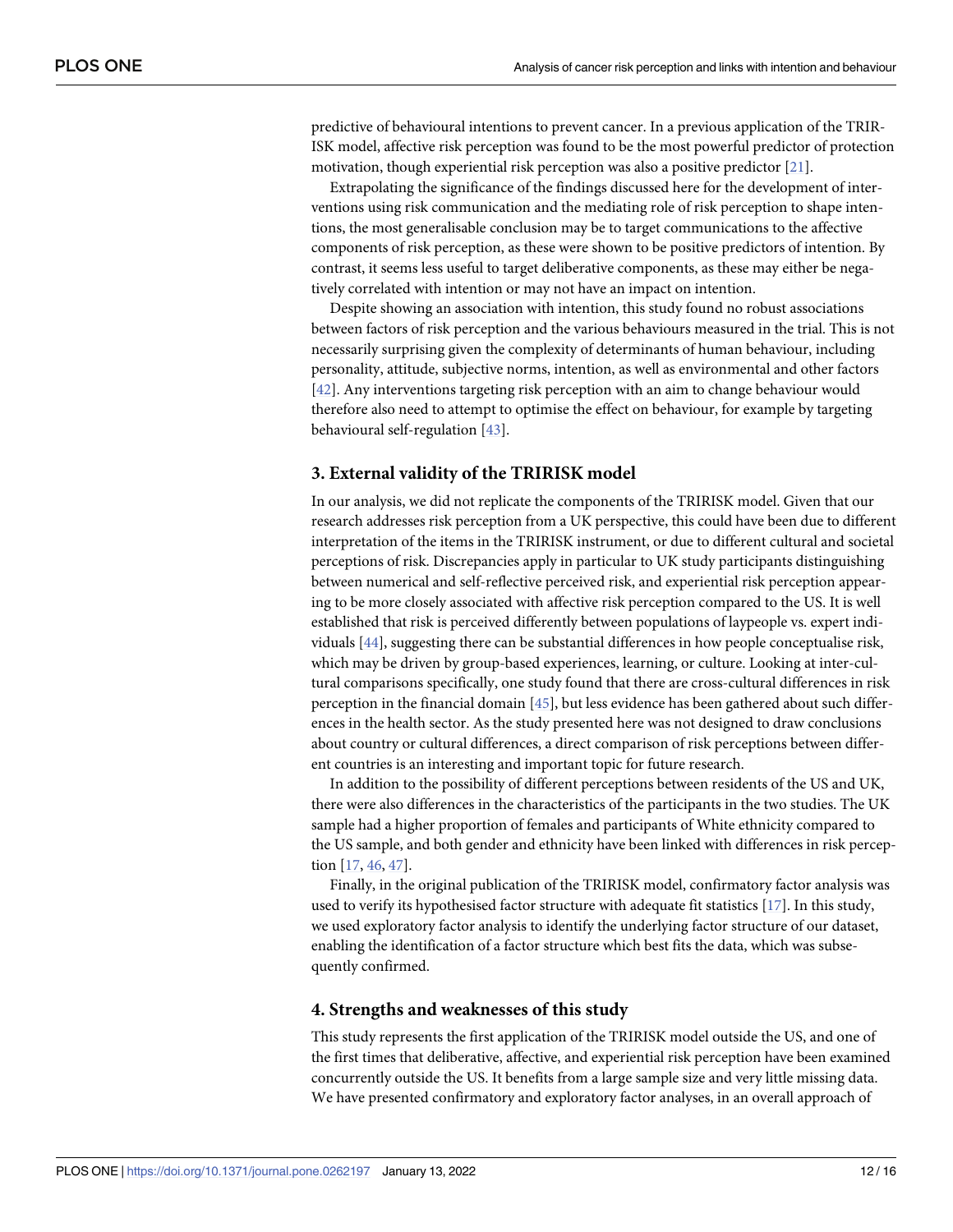<span id="page-12-0"></span>testing existing theory, developing a new hypothesis based on our analysis, and subsequently testing the new hypothesis. Furthermore, the study explores associations of risk perception with intentions and behaviour. A further strength is the reporting of CFA with and without the use of correlated errors, enabling assessment of the benefits of adding additional paths to the theorised model. In this study, we found that there was no benefit gained from correlating measurement errors, aside from the appearance of improved fit statistics. In fact, across-model comparison was made more difficult due to large differences in degrees of freedom, and the magnitude of the factor loadings was altered.

As the study was delivered online with computer-literate participants, results are potentially not representative of the overall UK population. The study population differed from the average UK population, in that the mean age of participants was 43.9 years (SD 10.0), with 71% females and 93% White Caucasian [\[23\]](#page-14-0). In the trial, behaviour was assessed by self-report, which can be inaccurate and may be affected by recall bias. In addition, this study has only addressed risk perception in relation to the single health threat of cancer.

### **5. Future work**

Future work is needed to further evaluate the replicability of the two distinct deliberative risk categories in other populations, including the population used to develop the original TRIR-ISK model, and with regards to other illnesses. Furthermore, it would be beneficial to optimise the experiential risk perception instrument, in order to render it more generally applicable. Revisiting the wording of items addressing experiential risk perception to take into account previous experience with cancer or cancer screening, or addressing specifically those perceptions with relation to the threat that are consciously accessible may also help to better explore experiential risk [\[7](#page-13-0)]. It is also essential for both theoretical and practical reasons to further examine the predictive utility of the risk perception factors identified here, with regard to intentions and subsequent behaviour. As mentioned above, behaviour is itself multiply determined by factors in addition to intention, and constitutes a crucial area for ongoing research.

As cancer is among the most prevalent diseases attributable to human behaviour [[48](#page-15-0)], designing interventions to increase risk perception associated with these behaviours is important. Enabled by an increased understanding of how people construe risk, as derived from this study in the context of the existing literature, more effective targeting of risk perception in interventions aimed at altering cancer risk will hopefully contribute to cancer prevention and other positive health outcomes in the future.

### **Supporting information**

**S1 [File.](http://www.plosone.org/article/fetchSingleRepresentation.action?uri=info:doi/10.1371/journal.pone.0262197.s001) Consists of S1 Table 1—S1 Table 2.** (DOCX)

**S2 [File.](http://www.plosone.org/article/fetchSingleRepresentation.action?uri=info:doi/10.1371/journal.pone.0262197.s002) Consists of S2 Table 1—S2 Table 2 & S2 Fig 1.** (DOCX)

### **Acknowledgments**

We would like to thank the team who contributed to the study on which this project was based, namely our collaborators Simon Griffin, Golnessa Masson, Katie Mills, Stephen Sharp and Stephen Sutton.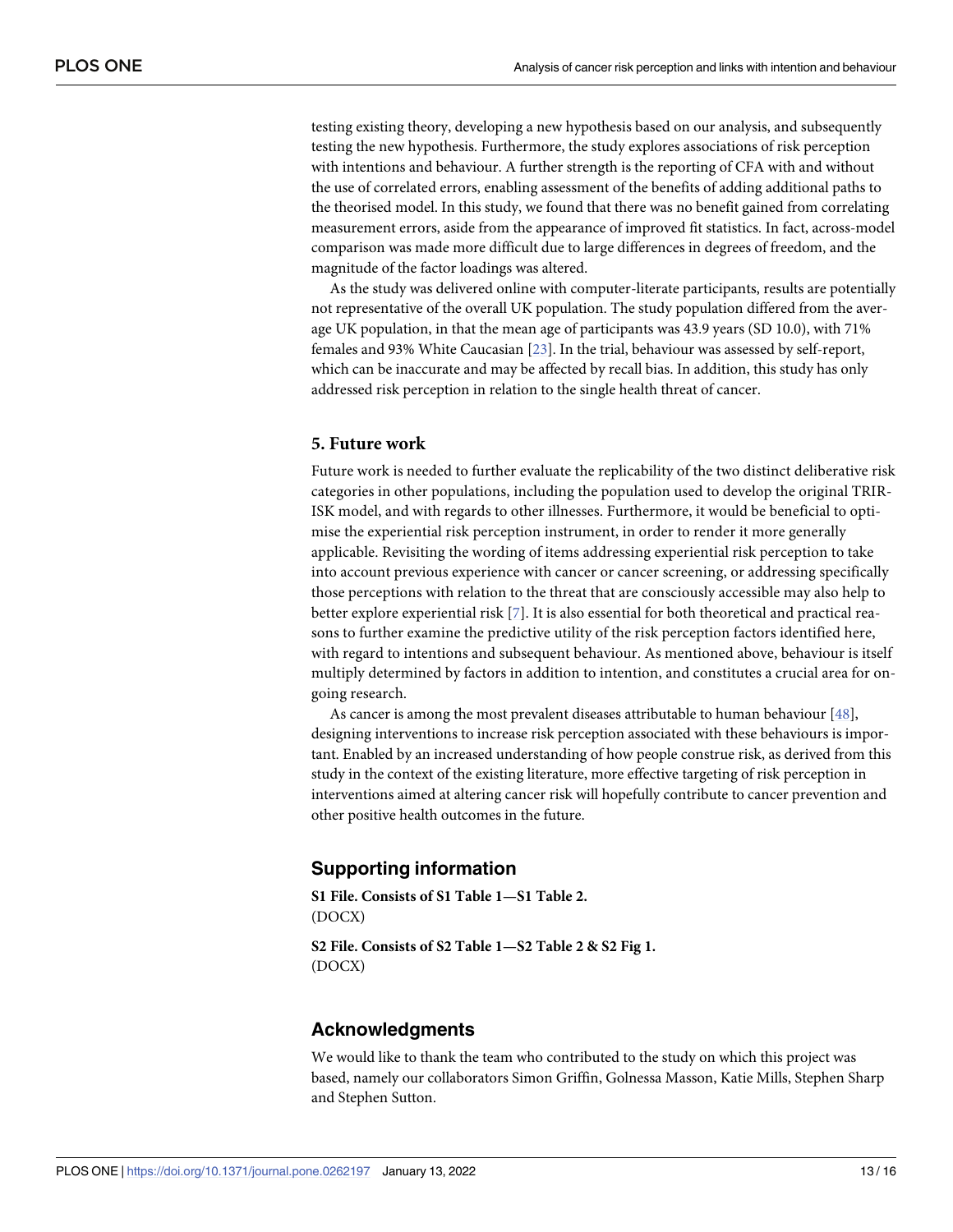### <span id="page-13-0"></span>**Author Contributions**

**Conceptualization:** Christiane Riedinger, Jackie Campbell, William M. P. Klein, Juliet A.

Usher-Smith.

**Data curation:** Juliet A. Usher-Smith.

**Formal analysis:** Christiane Riedinger, Jackie Campbell.

**Funding acquisition:** Juliet A. Usher-Smith.

**Investigation:** Juliet A. Usher-Smith.

**Supervision:** Juliet A. Usher-Smith.

**Visualization:** Christiane Riedinger, Jackie Campbell.

**Writing – original draft:** Christiane Riedinger, Jackie Campbell.

**Writing – review & editing:** Christiane Riedinger, Jackie Campbell, William M. P. Klein, Rebecca A. Ferrer, Juliet A. Usher-Smith.

### **References**

- **[1](#page-1-0).** Becker MH. The Health Belief Model and Sick Role Behavior. Health Educ Monogr 1974; 2: 409–419.
- **2.** Rogers RW. A Protection Motivation Theory of Fear Appeals and Attitude Change. J Psychol 1975; 91: 93–114. <https://doi.org/10.1080/00223980.1975.9915803> PMID: [28136248](http://www.ncbi.nlm.nih.gov/pubmed/28136248)
- **[3](#page-1-0).** Witte K. Putting the fear back into fear appeals: The extended parallel process model. Commun Monogr 1992; 59: 329–349.
- **[4](#page-1-0).** Darker C. Risk Perception. Encycl Behav Med 2013; 1689–1691.
- **[5](#page-1-0).** Brewer NT, Chapman GB, Gibbons FX, et al. Meta-analysis of the relationship between risk perception and health behavior: The example of vaccination. Heal Psychol 2007; 26: 136–145.
- **6.** Sheeran P, Harris PR, Epton T. Does heightening risk appraisals change people's intentions and behavior? A meta-analysis of experimental studies. Psychol Bull 2014; 140: 511–543. [https://doi.org/](https://doi.org/10.1037/a0033065) [10.1037/a0033065](https://doi.org/10.1037/a0033065) PMID: [23731175](http://www.ncbi.nlm.nih.gov/pubmed/23731175)
- **[7](#page-1-0).** Ferrer R, Klein WM. Risk perceptions and health behavior. Curr Opin Psychol 2015; 5: 85–89. [https://](https://doi.org/10.1016/j.copsyc.2015.03.012) [doi.org/10.1016/j.copsyc.2015.03.012](https://doi.org/10.1016/j.copsyc.2015.03.012) PMID: [26258160](http://www.ncbi.nlm.nih.gov/pubmed/26258160)
- **[8](#page-1-0).** Tversky A, Kahneman D. Extensional versus intuitive reasoning: The conjunction fallacy in probability judgment. Psychol Rev 1983; 90: 293.
- **9.** Kunda Z. The case for motivated reasoning. Psychol Bull 1990; 108: 480–498. [https://doi.org/10.1037/](https://doi.org/10.1037/0033-2909.108.3.480) [0033-2909.108.3.480](https://doi.org/10.1037/0033-2909.108.3.480) PMID: [2270237](http://www.ncbi.nlm.nih.gov/pubmed/2270237)
- **10.** Shafir E, Simonson I, Tversky A. Reason-based choice. Cognition 1993; 49: 11–36. [https://doi.org/10.](https://doi.org/10.1016/0010-0277%2893%2990034-s) [1016/0010-0277\(93\)90034-s](https://doi.org/10.1016/0010-0277%2893%2990034-s) PMID: [8287671](http://www.ncbi.nlm.nih.gov/pubmed/8287671)
- **[11](#page-1-0).** Denes-Raj V, Epstein S. Conflict Between Intuitive and Rational Processing: When People Behave Against Their Better Judgment. J Pers Soc Psychol 1994; 66: 819–829. [https://doi.org/10.1037//0022-](https://doi.org/10.1037//0022-3514.66.5.819) [3514.66.5.819](https://doi.org/10.1037//0022-3514.66.5.819) PMID: [8014830](http://www.ncbi.nlm.nih.gov/pubmed/8014830)
- **[12](#page-1-0).** Loewenstein GF, Hsee CK, Weber EU, et al. Risk as Feelings. Psychol Bull 2001; 127: 267–286. <https://doi.org/10.1037/0033-2909.127.2.267> PMID: [11316014](http://www.ncbi.nlm.nih.gov/pubmed/11316014)
- **13.** Loewenstein G, Lerner J. The role of affect in decision making. Oxford University Press, [https://](https://psycnet.apa.org/record/2009-07773-031) [psycnet.apa.org/record/2009-07773-031](https://psycnet.apa.org/record/2009-07773-031) (2003).
- **[14](#page-1-0).** Slovic P, Finucane ML, Peters E, et al. Risk as Analysis and Risk as Feelings: Some Thoughts about Affect, Reason, Risk, and Rationality. Risk Anal 2004; 24: 311–322. [https://doi.org/10.1111/j.0272-](https://doi.org/10.1111/j.0272-4332.2004.00433.x) [4332.2004.00433.x](https://doi.org/10.1111/j.0272-4332.2004.00433.x) PMID: [15078302](http://www.ncbi.nlm.nih.gov/pubmed/15078302)
- **[15](#page-1-0).** Leventhal H. Findings and Theory in the Study of Fear Communications. Adv Exp Soc Psychol 1970; 5: 119–186.
- **[16](#page-1-0).** Leventhal H, Meyer D, Nerenz D. The common sense representation of illness danger. Common Sense Represent Illn Danger 1980; 17–30.
- **[17](#page-1-0).** Ferrer RA, Klein WMP, Persoskie A, et al. The Tripartite Model of Risk Perception (TRIRISK): Distinguishing Deliberative, Affective, and Experiential Components of Perceived Risk. Ann Behav Med 2016; 50: 653–663. <https://doi.org/10.1007/s12160-016-9790-z> PMID: [26961206](http://www.ncbi.nlm.nih.gov/pubmed/26961206)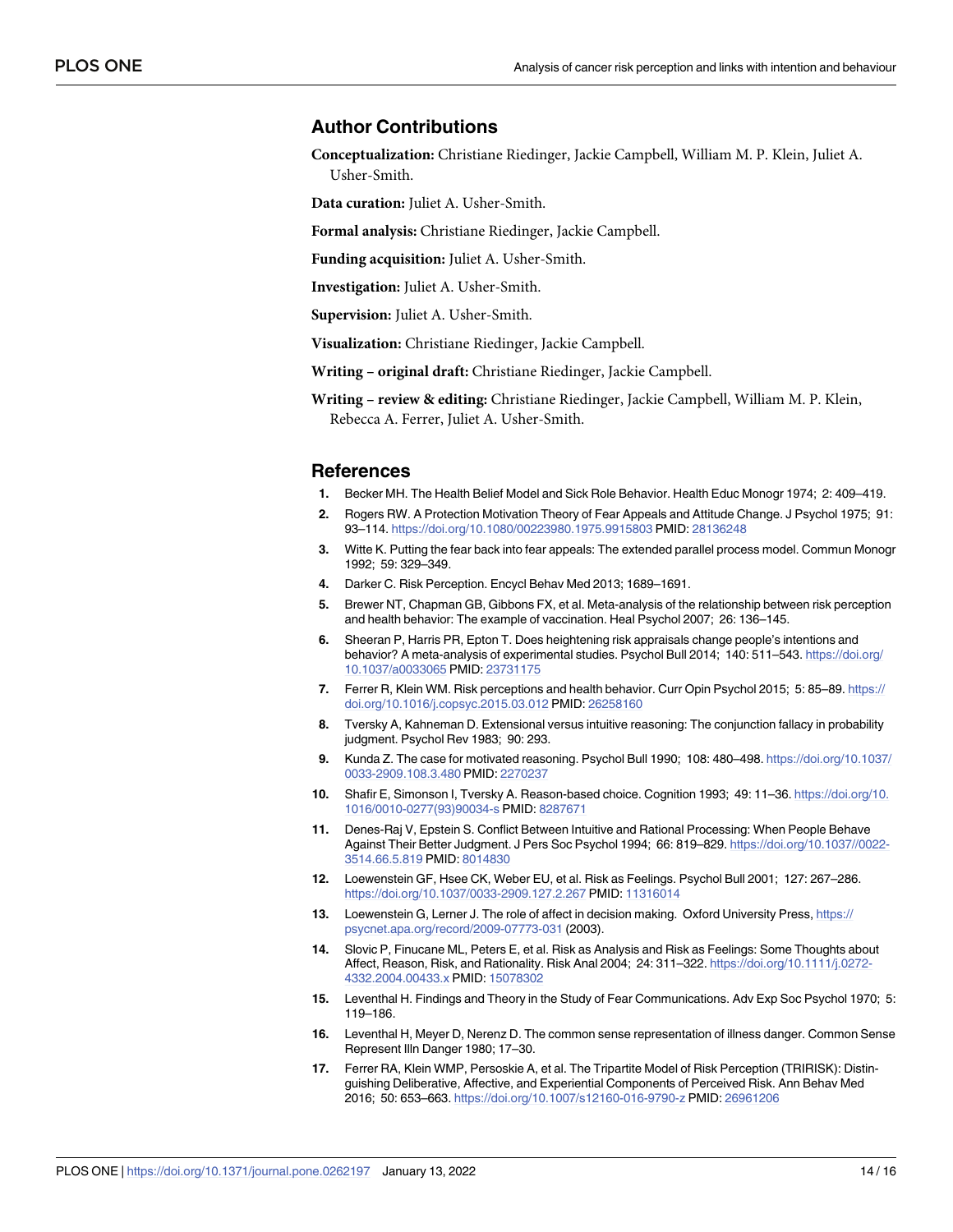- <span id="page-14-0"></span>**18.** Hay JL, McCaul KD, Magnan RE. Does worry about breast cancer predict screening behaviors? A meta-analysis of the prospective evidence. Prev Med (Baltim) 2006; 42: 401–408. [https://doi.org/10.](https://doi.org/10.1016/j.ypmed.2006.03.002) [1016/j.ypmed.2006.03.002](https://doi.org/10.1016/j.ypmed.2006.03.002) PMID: [16626796](http://www.ncbi.nlm.nih.gov/pubmed/16626796)
- **19.** Weinstein ND, Kwitel A, McCaul KD, et al. Risk perceptions: Assessment and relationship to influenza vaccination. Heal Psychol 2007; 26: 146–151. <https://doi.org/10.1037/0278-6133.26.2.146> PMID: [17385965](http://www.ncbi.nlm.nih.gov/pubmed/17385965)
- **[20](#page-1-0).** Janssen E, Van Osch L, De Vries H, et al. Measuring risk perceptions of skin cancer: Reliability and validity of different operationalizations. Br J Health Psychol 2011; 16: 92-112. [https://doi.org/10.1348/](https://doi.org/10.1348/135910710X514120) [135910710X514120](https://doi.org/10.1348/135910710X514120) PMID: [21226786](http://www.ncbi.nlm.nih.gov/pubmed/21226786)
- **[21](#page-1-0).** Ferrer RA, Klein WMP, Avishai A, et al. When does risk perception predict protection motivation for health threats? A person-by-situation analysis. PLoS One; 13. Epub ahead of print 1 March 2018. <https://doi.org/10.1371/journal.pone.0191994> PMID: [29494705](http://www.ncbi.nlm.nih.gov/pubmed/29494705)
- **[22](#page-1-0).** Usher-Smith JA, Masson G, Mills K, et al. A randomised controlled trial of the effect of providing online risk information and lifestyle advice for the most common preventable cancers: study protocol. BMC Public Health 2018; 18: 796. <https://doi.org/10.1186/s12889-018-5712-2> PMID: [29940914](http://www.ncbi.nlm.nih.gov/pubmed/29940914)
- **[23](#page-1-0).** Masson G, Mills K, Griffin SJ, et al. A randomised controlled trial of the effect of providing online risk information and lifestyle advice for the most common preventable cancers. Prev Med (Baltim); 138. Epub ahead of print 1 September 2020. <https://doi.org/10.1016/j.ypmed.2020.106154> PMID: [32473959](http://www.ncbi.nlm.nih.gov/pubmed/32473959)
- **[24](#page-2-0).** Joreskog K, Sorbom D. LISREL 8: Structural equation modeling with the SIMPLIS command language. SSI Scientific Software International, 2013.
- **[25](#page-2-0).** Schermelleh-Engel K, Moosbrugger H. Evaluating the Fit of Structural Equation Models: Tests of Significance and Descriptive Goodness-of-Fit Measures. Methods Psychol Res Online 2003; 8: 23–74.
- **[26](#page-2-0).** Hooper D, Coughlan J, Mullen M. Structural Equation Modeling: Guidelines for Determining Model Fit. Electron J Bus Res Methods; 6.
- **[27](#page-3-0).** Beatty P, Herrmann D, Puskar C, et al. 'Don't Know' Responses in Surveys: Is What I Know What You Want to Know and Do I Want You to Know It? Memory 1998; 6: 407–426. [https://doi.org/10.1080/](https://doi.org/10.1080/741942605) [741942605](https://doi.org/10.1080/741942605) PMID: [9829099](http://www.ncbi.nlm.nih.gov/pubmed/9829099)
- **[28](#page-4-0).** Kline RB. Principles and Practice of Structural Equation Modeling. 2nd ed. Guilford Press, [https://](https://www.guilford.com/books/Principles-and-Practice-of-Structural-Equation-Modeling/Rex-Kline/9781462523344) [www.guilford.com/books/Principles-and-Practice-of-Structural-Equation-Modeling/Rex-Kline/](https://www.guilford.com/books/Principles-and-Practice-of-Structural-Equation-Modeling/Rex-Kline/9781462523344) [9781462523344](https://www.guilford.com/books/Principles-and-Practice-of-Structural-Equation-Modeling/Rex-Kline/9781462523344) (2005).
- **[29](#page-4-0).** Falk RF, Miller NB. A primer for soft modeling. University of Akron Press, 1992.
- **[30](#page-4-0).** Kaiser HF, Rice J. Little Jiffy, Mark Iv. Educ Psychol Meas 1974; 34: 111–117.
- **[31](#page-4-0).** Kaiser HF. The Application of Electronic Computers to Factor Analysis. Educ Psychol Meas 1960; 20: 141–151.
- **[32](#page-5-0).** Kaiser HF. The varimax criterion for analytic rotation in factor analysis. Psychometrika 1958; 23: 187– 200.
- **[33](#page-5-0).** Pituch KA, Stevens JP. Applied Multivariate Statistics for the Social Sciences. 6th ed. New York: Routledge, [www.routledge.com/9780415836661](http://www.routledge.com/9780415836661) (2016).
- **[34](#page-6-0).** Stevens JP. Applied multivariate statistics for the social sciences. 4th ed. Lawrence Erlbaum Associates, 2002.
- **[35](#page-7-0).** Wilson RS, Zwickle A, Walpole H. Developing a Broadly Applicable Measure of Risk Perception. Risk Anal 2019; 39: 777–791. <https://doi.org/10.1111/risa.13207> PMID: [30278115](http://www.ncbi.nlm.nih.gov/pubmed/30278115)
- **[36](#page-10-0).** Han PKJ, Lehman TC, Massett H, et al. Conceptual problems in laypersons' understanding of individualized cancer risk: A qualitative study. Heal Expect 2009; 12: 4–17. [https://doi.org/10.1111/j.1369-](https://doi.org/10.1111/j.1369-7625.2008.00524.x) [7625.2008.00524.x](https://doi.org/10.1111/j.1369-7625.2008.00524.x) PMID: [19250148](http://www.ncbi.nlm.nih.gov/pubmed/19250148)
- **[37](#page-10-0).** French DP, Cameron E, Benton JS, et al. Can Communicating Personalised Disease Risk Promote Healthy Behaviour Change? A Systematic Review of Systematic Reviews. Ann Behav Med 2017; 51: 717–729. <https://doi.org/10.1007/s12160-017-9895-z> PMID: [28290066](http://www.ncbi.nlm.nih.gov/pubmed/28290066)
- **[38](#page-10-0).** Floyd DL, Prentice-Dunn S, Rogers RW. A Meta-Analysis of Research on Protection Motivation Theory. J Appl Soc Psychol 2000; 30: 407–429.
- **[39](#page-10-0).** Milne S, Sheeran P, Orbell S. Prediction and Intervention in Health-Related Behavior: A Meta-Analytic Review of Protection Motivation Theory. J Appl Soc Psychol 2000; 30: 106–143.
- **[40](#page-10-0).** Sheeran P, Webb TL. The Intention-Behavior Gap. Soc Personal Psychol Compass 2016; 10: 503–518.
- **[41](#page-10-0).** Aspinwall LG, Kemeny ME, Taylor SE, et al. Psychosocial predictors of gay men's AIDS risk-reduction behavior. Health Psychol 1991; 10: 432–444. <https://doi.org/10.1037//0278-6133.10.6.432> PMID: [1765039](http://www.ncbi.nlm.nih.gov/pubmed/1765039)
- **[42](#page-11-0).** Faries MD. Why We Don't "Just Do It": Understanding the Intention-Behavior Gap in Lifestyle Medicine. Am J Lifestyle Med 2016; 10: 322–329. <https://doi.org/10.1177/1559827616638017> PMID: [30202289](http://www.ncbi.nlm.nih.gov/pubmed/30202289)